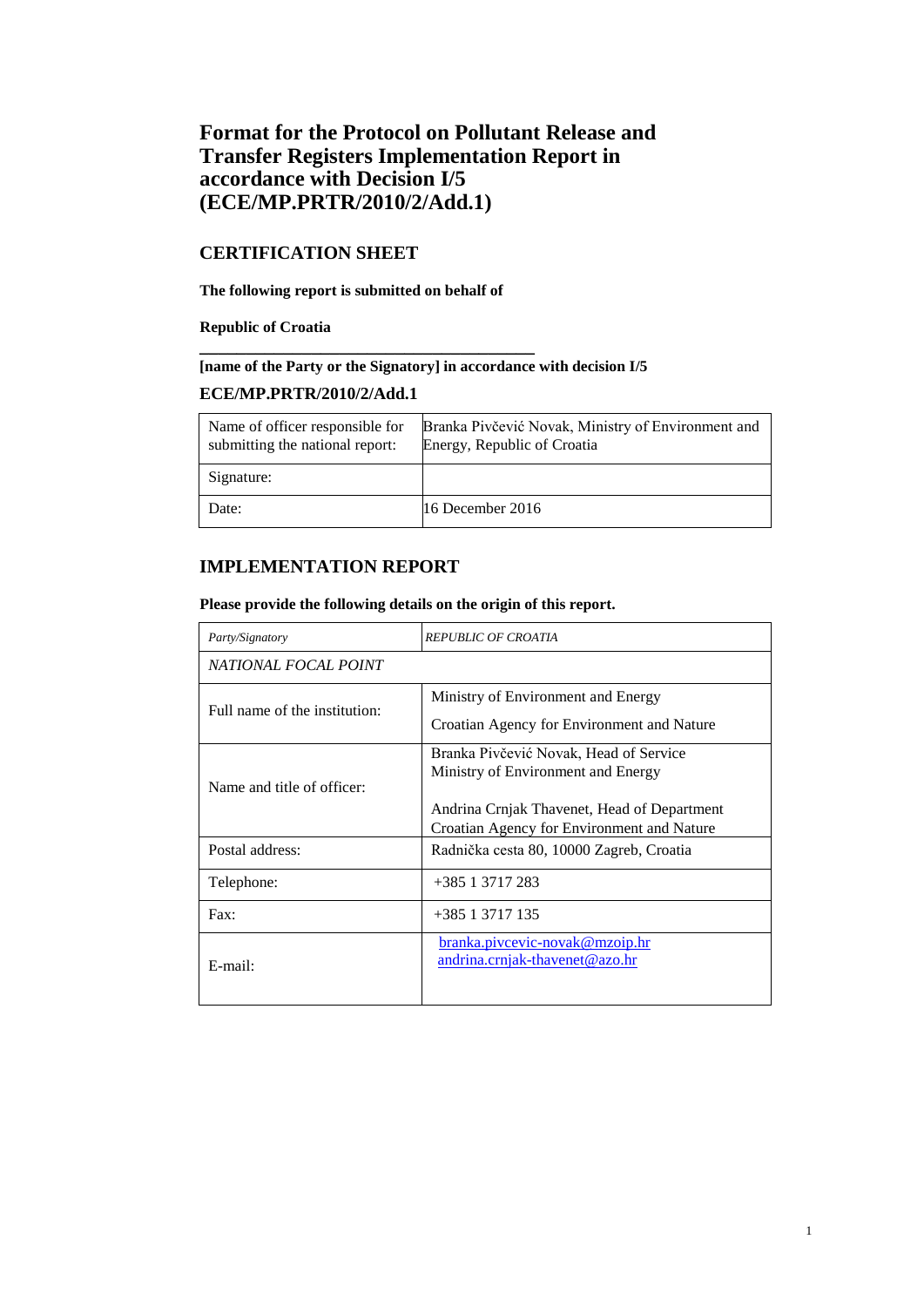| Designated competent authority<br>responsible for managing the national<br>or regional register (if different): |                                             |
|-----------------------------------------------------------------------------------------------------------------|---------------------------------------------|
| Full name of the institution:                                                                                   | Croatian Agency for Environment and Nature  |
| Name and title of officer:                                                                                      | Andrina Crnjak Thavenet, Head of Department |
| Postal address:                                                                                                 | Radnička cesta 80, 10000 Zagreb, Croatia    |
| Telephone:                                                                                                      | $+385$ 1 4886 852                           |
| $\text{Fax}:$                                                                                                   | $+385$ 1 4886 850                           |
| $E$ -mail:                                                                                                      | andrina.crnjak-thavenet@azo.hr              |

**Provide a brief description of the process by which this report has been prepared, including information on which types of public authorities were consulted or contributed to its preparation, how the public was consulted and how the outcome of the public consultation was taken into account and on the material which was used as a basis for preparing the report.**

#### *Answer:*

The drafting and coordination of the Protocol on Pollutant Release and Transfer Registers Implementation Report was the responsibility of the Croatian Agency for Environment and Nature (hereinafter referred to as: CAEN). To this end, the Agency worked in cooperation with the Ministry of Environment and Energy (hereinafter referred to as: MEE) and public authorities responsible for the protection of environmental components. The first draft of the Report was published at the national portal e-Consultation for the purpose of obtaining public opinion as well as opinions of civil society organisations during a period of 30 days (October – November 2016). For the purpose of drafting the Second National report for the period from 2014 to 2016, new information was included in the First National Report (2011-2013) that illustrates the development and improvement of the system for the implementation of the Protocol on Pollutant Release and Transfer Registers.

#### **Articles 3, 4 and 5**

**List legislative, regulatory and other measures that implement the general provisions in articles 3 (general provisions), 4 (core elements of a pollutant release and transfer register system (PRTR)) and 5 (design and structure).**

#### In particular, describe:

(a) With respect to **article 3**, **paragraph 1**, measures taken to ensure the implementation of the provisions of the Protocol, including enforcement measures;

## *Answer:*

A number of Croatian laws and subordinate regulations provide a legal framework for the implementation of the Protocol:

The Act on the Ratification of the Protocol on Pollutant Release and Transfer Registers and the Convention on Access to Information, Public Participation in Decision-making and Access to Justice in Environmental Matters (hereinafter referred to as: Protocol) (Official Gazette (OG) – [International Treaties \(IT\)](http://narodne-novine.nn.hr/clanci/medunarodni/2008_06_4_69.html) No. 4/08);

The Act on the Ratification of the Convention on Access to Information, Public Participation in Decision-making and Access to Justice in Environmental Matters (hereinafter referred to as: Aarhus Convention)  $(OG - IT No. 1/07)$  $(OG - IT No. 1/07)$ ;

Environmental Protection Act (OG No. 80/13, 153/13, 78/15) (hereinafter referred to as: EPA);

Ordinance on the Environmental Pollution Register (OG No. 35/08) (hereinafter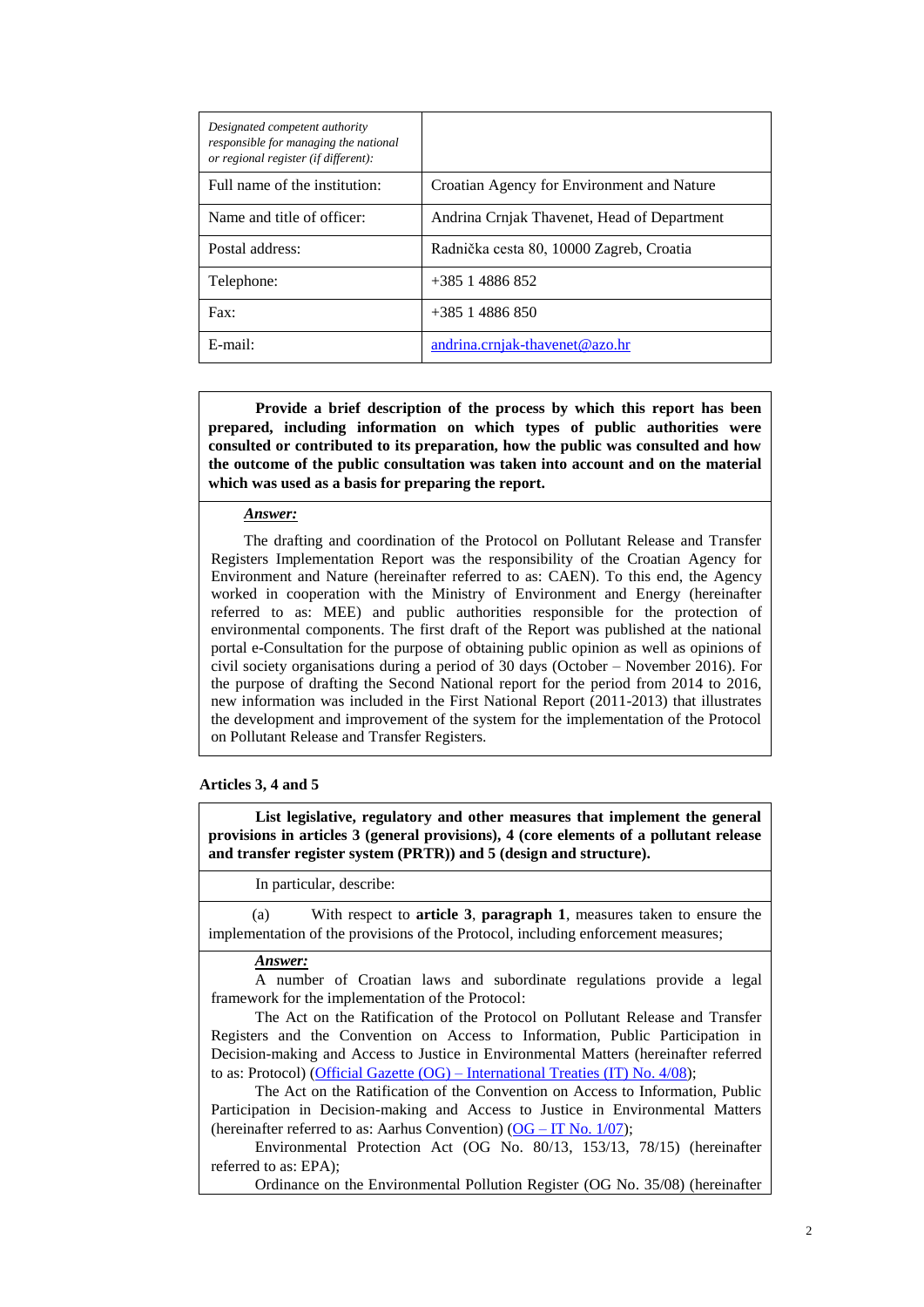referred to as: Ordinance).

In 2015 the new Ordinance on the Environmental Pollution Register (OG 87/15) (hereinafter referred to as: new EPR Ordinance) was adopted the aim of which is to improve the system and the quality of data that is collected through it. Changes in relation to the Ordinance from 2008 are as follows:

- reduced number of forms (from 13 to 9),
- the list of activities was revised (Annex 1), distribution of activities according to sector was introduced
- increase of thresholds for releases into the air  $(SO<sub>2</sub>$  was increased from 100 kg/year to 3,000 kg/year,  $NO<sub>2</sub>$  from 30 kg/year to 600 kg/year, CO from 30 kg/year to 200 kg/year, and  $CO<sub>2</sub>$  from 30,000 kg/year to 450,000 kg/year, NMHOS from 200 kg/year to 100,000 kg/year)
- reduction of thresholds for releases into the air  $(PM_{10}$  was reduced from 1,000 kg/year to 200 kg/year)
- new POPs were listed (Perfluorooctanesulfonic acid (PFOS) and its salts, Perfluorooctanesulfonyl fluoride (PFOSF) and Hexabromocyclododecane (HBCD)
- the deadline for reporting of data was extended from 01 to 31 March
- the deadline for verification was shortened from 15 June to 15 May
- the deadline for development of the national report was shortened from 15 December 1 December
- Annex 5 of the old Ordinance (List of the types of fuel and approximate lower heating values) was repealed and is adopetd by a Decision of the MEE (Article 8, paragraph 6)

As a member of the European Union (EU), the Republic of Croatia (hereinafter referred to as: Croatia) is required to implement Regulation (EC) No. 166/2006 of the European Parliament and of the Council concerning the establishment of a European Pollutant Release and Transfer Register amending Council Directives 91/689/EEC and 96/61/EC (E-PRTR Regulation).

The Ordinance prescribes mandatory content and manner of keeping the Environmental Pollution Register (hereinafter referred to as: EPR), parties obliged to submit data to the Register (hereinafter referred to as: facilities), manner, methodology and deadlines for collecting and submitting data on pollutant release, transfer and depositing into the environment and on waste, data on polluter, installation operator, organisational unit of the polluter, deadline and manner of informing the public, manner of verifying and ensuring data quality, time period for keeping data and performing professional activities of register keeping.

The amount and diversity of data arise from the fact that the mentioned data is collected from a wide range of industrial and non-industrial activities, which makes the EPR system an important and comprehensive source of information concerning the types and quantities of pollutants, as well as the types and quantities of generated, collected and treated waste.

Furthermore, the EPR system is an important tool for continuous monitoring of the trends and progress in reducing environmental pollution, as well as for monitoring compliance with specific international agreements, identifying priorities and assessing the progress achieved through the implementation of the Croatian environmental protection policy and programmes.

The system is indispensable to the public, various state and county authorities, the industry, scientists, non-governmental organisations and other decision-makers as a unique system that ensures insight into the state of the environment and environmental trends, as well as provides background for environmental decision-making.

The EPR system does not only provide for the national needs. Through the establishment and implementation of the EPR system, Croatia's international obligations concerning pollutant release and transfer control are also fulfilled.

Pursuant to the EPA and the Regulation on the Environmental Information System (OG No. 68/08; hereinafter referred to as: Regulation on the EIS), CAEN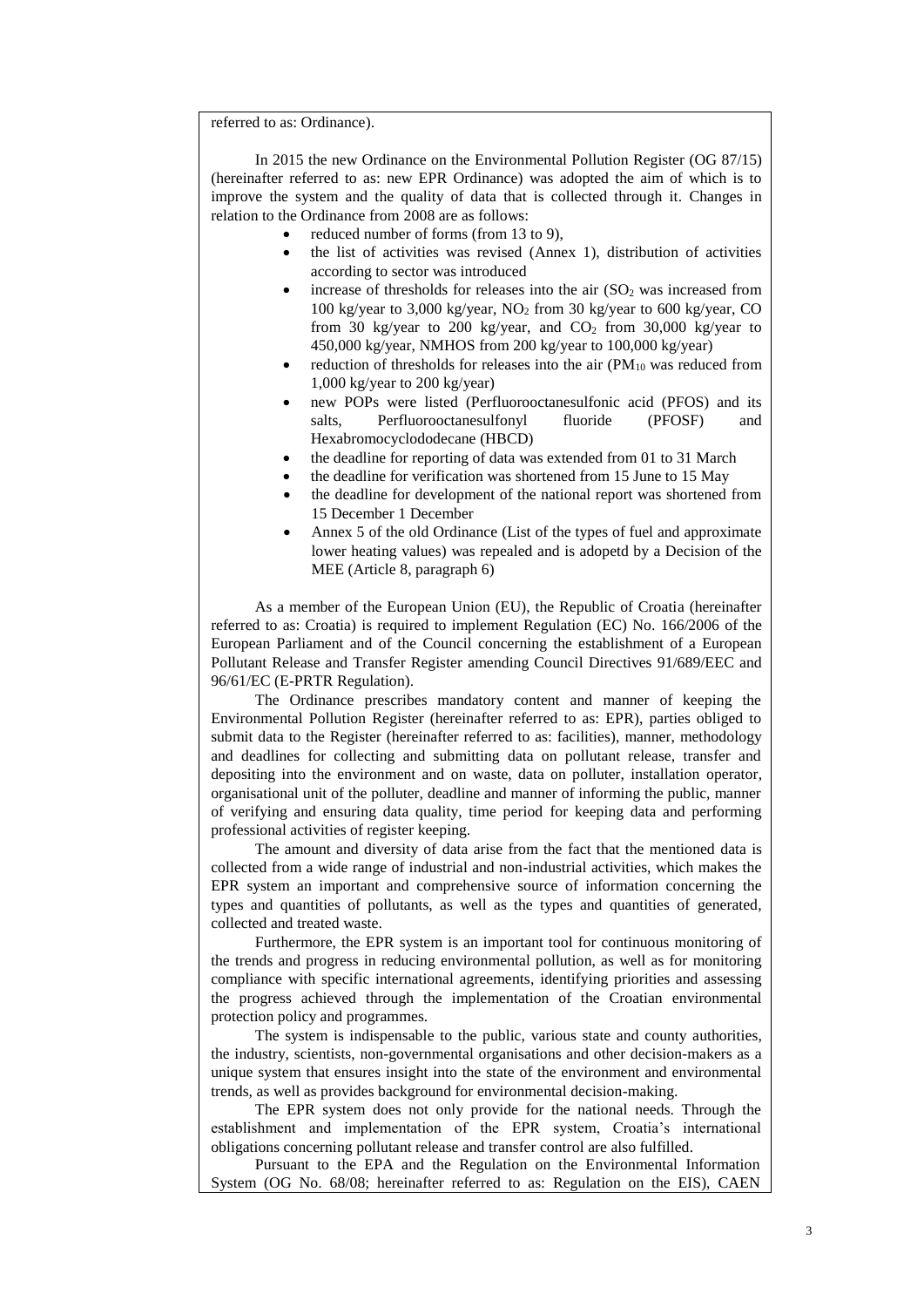establishes, coordinates and maintains the Croatian Environmental Information System (hereinafter referred to as: CEIS) which is continuously linked to the information systems of relevant state administration bodies, public institutions and other stakeholders. Croatia achieved significant improvement in the monitoring of environmental status, in particular with regard to air quality, quality of bathing and drinking water and radioactivity. Monitoring falls under the scope of the Croatian Environmental Information System which contains over 90 different databases. If the necessity arises new databases are established and the existing ones are maintained and improved. The data in the Environmental Information System is available to the public through CAEN's website: [www.azo.hr;](http://www.azo.hr/)<http://iszo.azo.hr/>

The following projects managed by CAEN were launched with the aim of improving the EPR system:

- 1. Project: "Improvement of Croatian Environment Pollutant Register and its Integration into Croatian Environmental Information System (CEIS)" (2016 – 2017). Partners in the project are: Environment Agency Austria, the Interprofessional Technical Centre for Studies on Air Pollution (CITEPA), France, German Federal Environment Agency and Croatian Agency for Environment and Nature (CAEN). As part of the project improvement of the EPR system, along with the associated portal and browser will be carried out, as well as harmonisation of data with the data related to other fields, primarily climate change, but also air, waste and wastewater. Validation (QA/QC analysis) will be improved, informatical tool will be generated for it, the new manual for EPR will be prepared and numerous educational activities carried out for Agency employees, competent authorities, inspectional service and EPR obliged persons. Planned are visits to industrial installations in Croatia and a study visit to the Environment Agency Austria and Austrian operators. Link: http://www.azo.hr/PrijelazniInstrumentTwinning.
- 2. Projekt: "Transition Facility: "Chemicals and hazardous substances monitoring improvement and integration of Seveso database into Croatian Environmental Information System (CEIS) as the unique Central Seveso Information System (CRO SEVESO)" (2017 – 2018). The indicated project will ensure harmonisation of data in the field of EPR/Seveso/climate change.

(b) With respect to **article 3, paragraph 2**, measures taken to introduce a more extensive or more publicly accessible PRTR than required by the Protocol**;**

#### *Answer:*

The data on the release and/or transfer of pollutants and generated, collected and treated waste, resulting from a series of activities, is collected in the EPR system from point sources of pollution in accordance with the provisions of the Ordinance. The Croatian system includes significantly more pollutants with, in most cases, lower release and/or transfer thresholds. Furthermore, Annex 1 to the Ordinance includes significantly more industrial and non-industrial activities with lower capacity thresholds compared to Annex I to the Protocol. In accordance with the new EPR Ordinance, as stated, there were changes also in the list of pollutants (Annex II) as well as the list of activities (Annex I).

The public, the industry, scientists, local authorities, non-governmental organisations, decision-makers and all interested parties in EPR have at their disposal a good source of information which can be used for various analyses and as the basis for making decisions concerning environmental issues and protection of human health.

Free indirect access to the above-mentioned data is available both to the professional and other interested public through:

- 1. [Request for Access](http://www.azo.hr/fgs.axd?id=4455) to Information in accordance with the Act on the Right of Access to Information (OG No. 25/13, 85/15).
- 2. Annual CAEN [EPR Data Reports.](http://www.azo.hr/IzvjescaROO01.)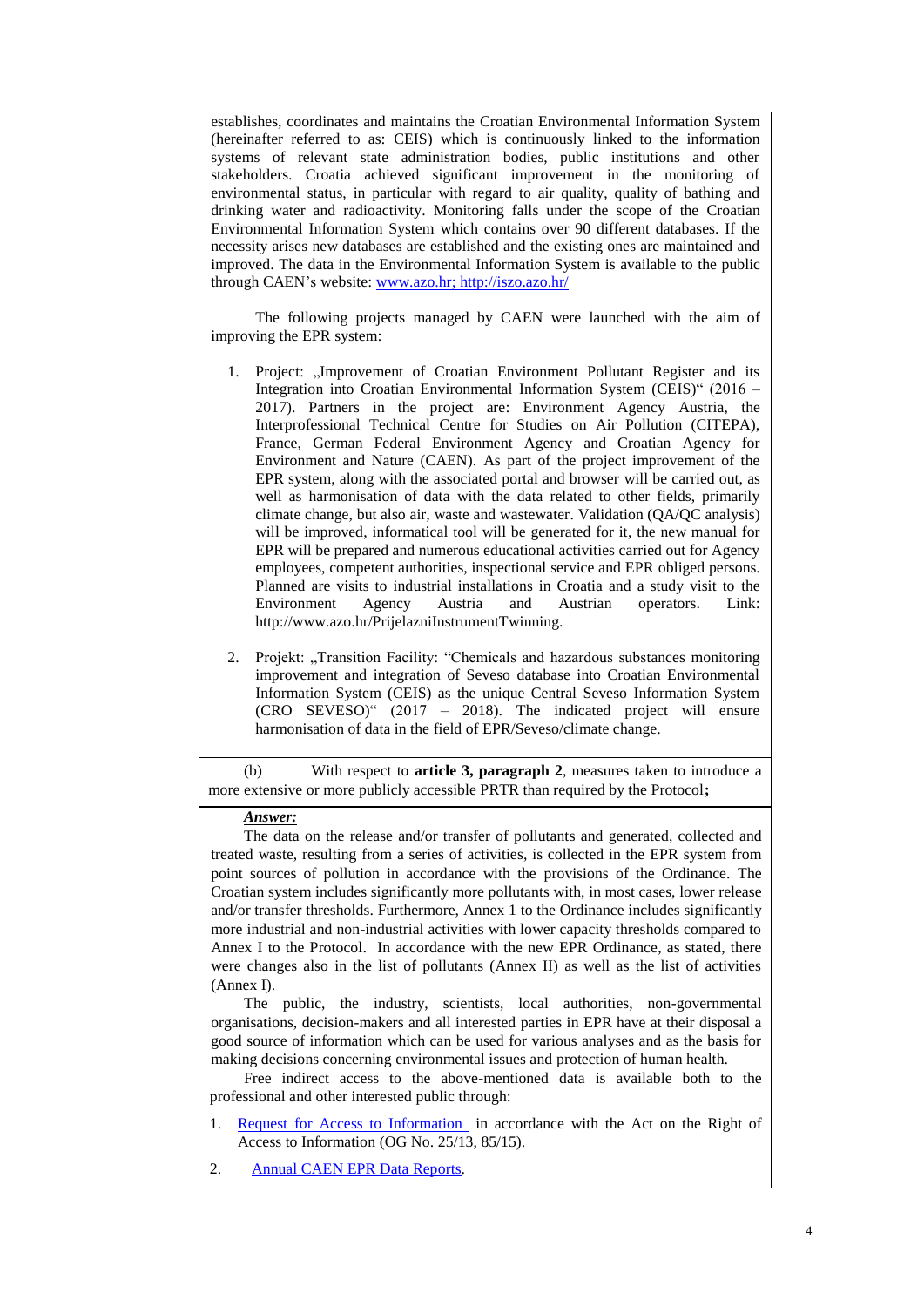Free direct access to the above-mentioned data is available through the Internet using the following browsers:

3. The Environmental Pollution Register Browser (hereinafter referred to as: [EPR](http://roo-preglednik.azo.hr/)  [Browser\)](http://roo-preglednik.azo.hr/) activated by CAEN in March 2012.

The EPR Browser contains information about all facilities, thus covering a significantly larger amount of data than required under the Protocol. The EPR Browser is intended for searching the aggregate data by organisational units of all facilities, respecting the provisions of the Data Secrecy Act (OG No. 79/07, 86/12).

4. [Croatian National Portal of the Environmental](http://hnproo.azo.hr/Home.aspx) Pollution Register (hereinafter referred to as: [CNPEPR\)](http://hnproo.azo.hr/Home.aspx), created and made publicly available by CAEN in 2012 in accordance with the provisions of the Protocol.

In addition to the mentioned transparency of data on pollutant release and transfer, waste transfers off-site, as well as polluters and their locations, the Portal also includes a GIS browser ensuring up-to-date online insight into the spatial component and the related information, along with the possibility of preparing spatial analyses and reports.

Competent authorities in the counties and the City of Zagreb, which cooperate closely with CAEN by carrying out prescribed tasks of checking the completeness, consistency and credibility of the reported data and subsequent verification of the same, also participate in the transparency of data contained in the EPR through public information on EPR data in the territory of their respective counties.

(c) With respect to **article 3, paragraph 3**, measures taken to require that employees of a facility and members of the public who report a violation by a facility of national laws implementing this Protocol to public authorities are not penalized, persecuted or harassed for their actions in reporting the violation;

*Answer:*

The assurance that persons exercising their rights shall not be penalized, persecuted or harassed is provided for on the basis of the constitutional principle of legality referred to in Art. 16 of the Constitution of the Republic of Croatia (OG No. 85/10 – consolidated text) and the right to appeal in Art. 18 of the Croatian Constitution.

Protection of persons who, in good faith, report acts of corruption in the Republic of Croatia is prescribed in: Art. 131 of the Criminal Code (OG No. 125/11); Labour Act (OG No. 93/14); Art. 14 a. of the Civil Servants Act (OG No. 92/05, 142/06, 77/07, 107/07, 27/08, 34/11, 49/11, 150/11, 34/12, 49/12, 37/13, 38/13); Art. 32 of the Act on Civil Servants and Employees in Local and Regional Self-government (OG No. 86/08, 61/11); Art. 25 of the Data Secrecy Act (OG No. 79/07, 86/12); Art. 36 of the Public Internal Financial Control Act (OG No. 141/06); and Art. 57 of the Trade Act (OG No. 87/08, 96/08, 116/08, 114/11, 68/13, 30/14).

(d) With respect to **article 3, paragraph 5**, whether the PRTR system has been integrated into other reporting mechanisms and, if such integration has been undertaken, into which systems. Did such integration lead to elimination of duplicative reporting? Were any special challenges encountered or overcome in undertaking the integration, and how?

### *Answer:*

We are continuously improving CEIS in order to simplify the reporting of data to the facilities in such a way that during the first phase of CEIS development, we worked on improving individual databases and database integration, where this was possible.

Special challenges arise during attempts to find a solution which would facilitate reporting for obliged persons in view of the number and the complexity of binding regulations. A challenge is also presented by the attempts to establish links in order to integrate databases which in accordance with environmental protection regulations require retrieval of various types of information and which are often not harmonised in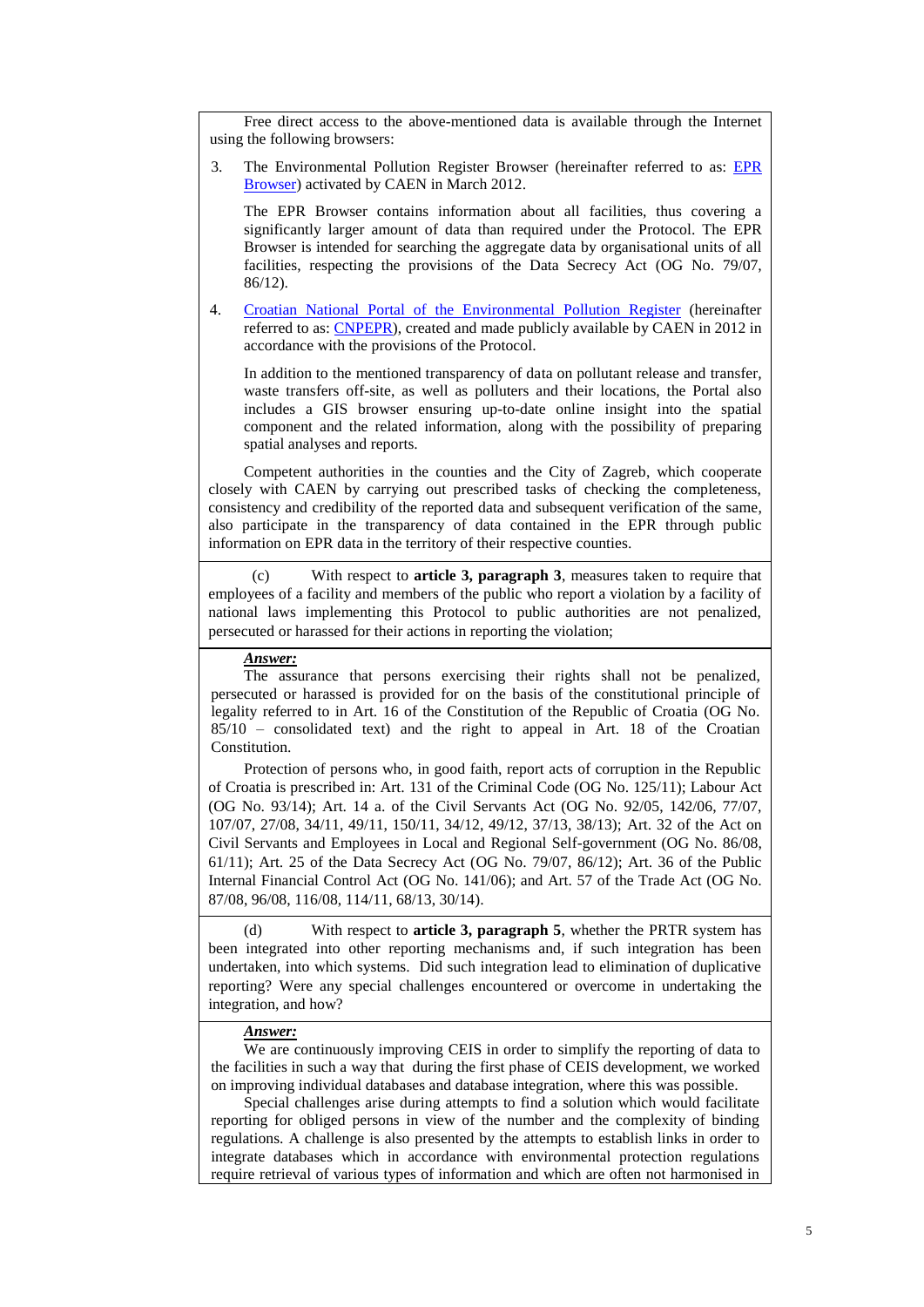the IT sense.

We are also continuously working on improving CEIS with the aim of preventing multiple delivery of the same data and reports in response to enquiries from both Croatian and international bodies (European Commission, European Environmental Agency, etc.). The second phase included the introduction of the AAA (Autorization Autentification Access) system under the title "Management of Rights and Obligations and Uniform CEIS Access", thus establishing a central/single CEIS access system as well as a central system for managing the rights and obligations of CEIS users. The project for introduction of AAA is in the final stage of realisation.

The system is also upgraded through establishment of a central location for storage and utilisation of various Croatian official registers, starting with the register of legal entities and natural persons, register of craftsmen to the central register of administrative geographic units, thus ensuring the integrity and completeness of all official registers constituting integral parts of CEIS databases.

With regard to internal and external integration of CEIS, an independent audit of all existing systems and databases within the MENP, the Croatian Hydrological and Meteorological Service (hereinafter referred to as: CHMS), the State Institute for Nature Protection (hereinafter referred to as: SINP), the Environmental Protection and Energy Efficiency Fund (hereinafter referred to as: EPEEF) and the CAEN was carried out. This was a component of the first phase of implementation and establishment of a web portal for environmental information (hereinafter referred to as: ENVI Portal). The purpose of this portal is to adjust the spatial data to meet the EU standards, the INSPIRE Directive and the Act on the National Spatial Data Infrastructure (OG No. 56/13). The selected data from the EPR system and other selected CAEN databases has been georeferenced with the aim of spatial presentation and analysis in the web GIS browser as a component of the ENVI portal.

The data from the EPR system is directly used by EPEEF for the purpose of calculating and collecting fees from environmental polluters responsible for  $CO<sub>2</sub>$ emissions, whereas automation and better integration of the same was ensured in the fifth phase of EPR system upgrading through improvement of the reporting part of the system and in accordance with the specification prepared for EPEEF purposes. Due to the comprehensive nature of the data collected in the EPR system, the same is used to create a number of other reports required under international agreements and EU directives as the basic set or a set of data which is, if required, supplemented with data from other sources, thus preventing duplication in reporting at least to a certain degree.

The new system will allow better integration and use of the reported data. It will also facilitate data submission, collection and quality assessment, as well as reporting.

During the following phases of development and upgrading of CEIS, a central reporting system will be established. It will include a data warehouse (DWH) where all data from transaction systems (CEIS application) will be uploaded periodically, including data from the EPR system.

The data will be uploaded into the data warehouse in such a way as to allow preprepared views as well as drilldown analyses and comparisons with data from other sources/databases, thus ensuring a link between CEIS databases and an integrated report defined in accordance with environmental protection regulations.

We have come to the conclusion that through the mentioned CEIS upgrades and improvements, it is, to a certain extent, possible to facilitate the process of submitting data for the obliged persons and the reporting process for the relevant institutions, however, a more significant reduction in reporting can only be achieved through reduction and integration at the level of regulations.

(e) With respect to **article 5, paragraph 1**, how releases and transfers can be searched and identified according to the parameters listed in subparagraphs (a) to (f);

#### *Answer:*

The [CNPEPR](http://www.azo.hr/HrvatskiNacionalniPortalRegistra) allows browsing according to the following criteria: year, county, city/settlement, operator, organisational unit, sector, industrial activity and sub-activity, spatial overview, release and/or transfer of pollutants, aggregate pollutant groups (chlorinated organic substances, greenhouse gases, heavy metals, inorganic substances, other gases, other organic substances and pesticides), environmental components (air,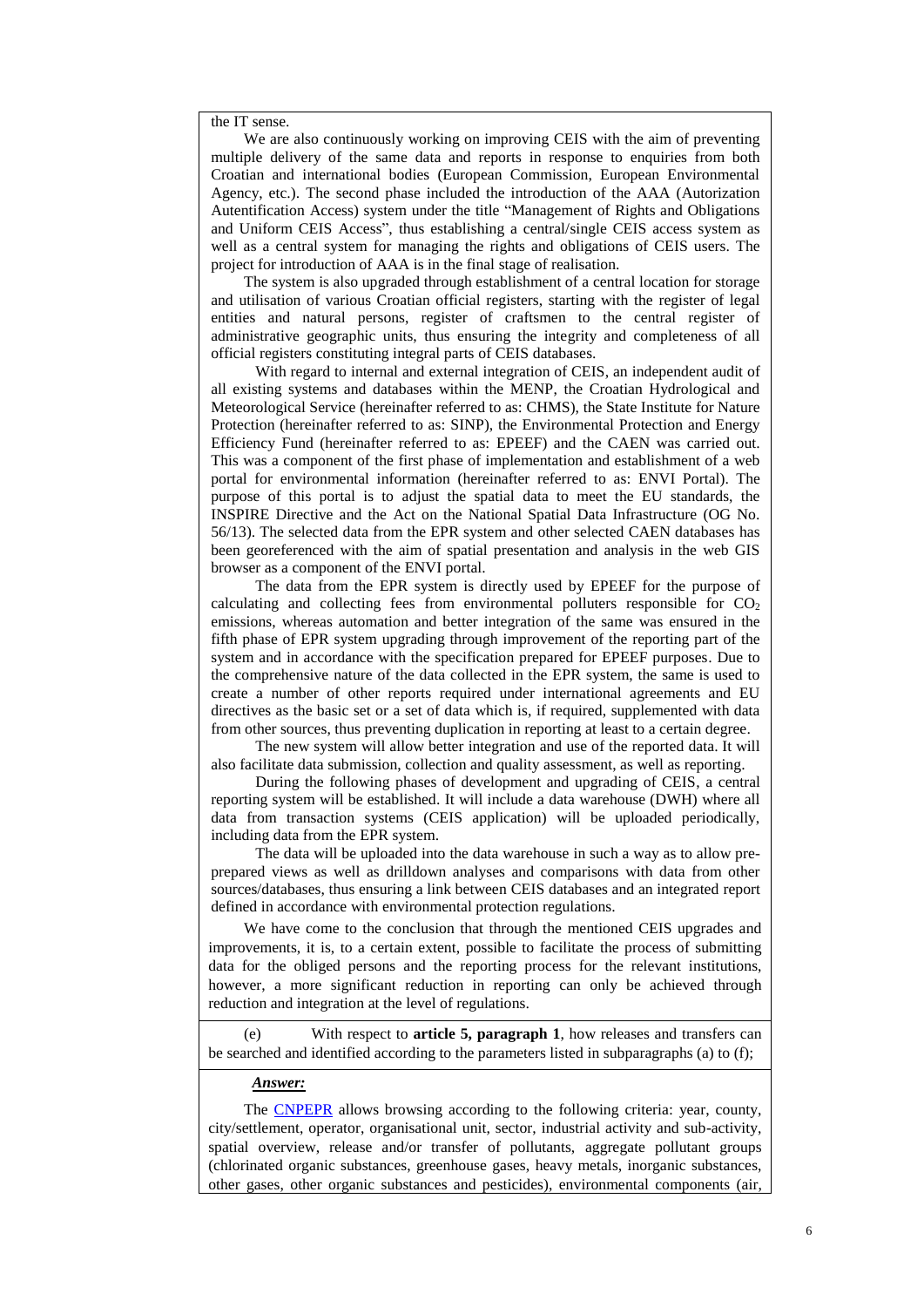water and/or sea, soil) and waste transfers. It also allows a georeferential cartographic overview of data with the exact location of the organisational unit within the borders of Croatia.

(f) With respect to **article 5, paragraph 4,** provide the Universal Resource Locator (url) or Internet address where the register can be continuously and immediately accessed, or other electronic means with equivalent effect;

# *Answer:*

The EPR system was built in such a way to be publicly available through the main CAEN website <http://www.azo.hr/Default.aspx> and through the direct link [http://roo.azo.hr/login.aspx.](http://roo.azo.hr/login.aspx) The data submission and verification cycles are carried out using the online EPR application.

The availability and direct and constant access to information from the register through URL addresses [http://roo-preglednik.azo.hr/,](http://roo-preglednik.azo.hr/) [http://roo.azo.hr/login.aspx,](http://roo.azo.hr/login.aspx) and <http://hnproo.azo.hr/> have been ensured through CAEN's infrastructure, the register being stored on the publication server with permanent Internet connection.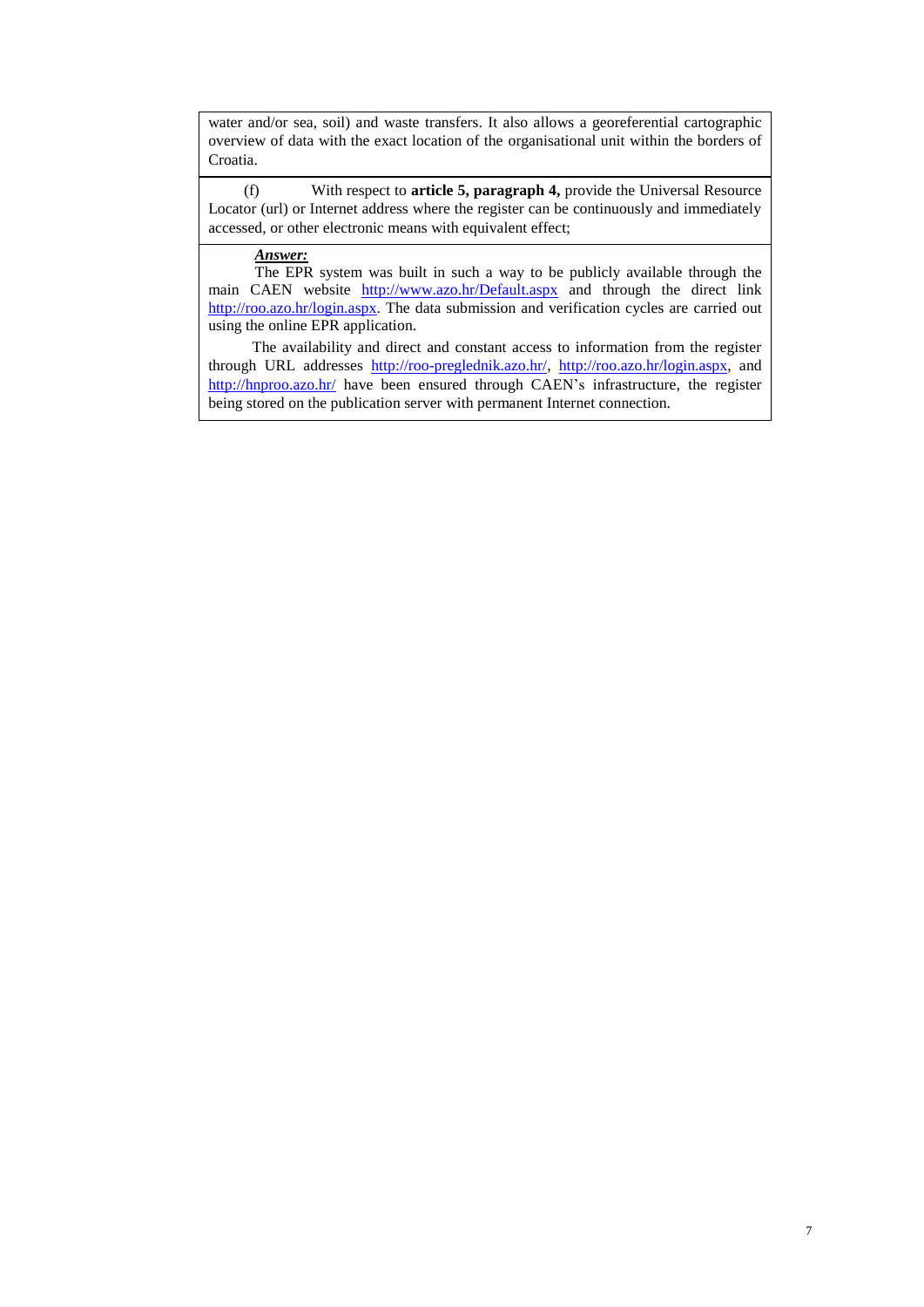(g) With respect to **article 5, paragraphs 5 and 6**, provide information on links from the Party's register to relevant existing, publicly accessible databases on subject matters related to environmental protection, if any, and a link to PRTRs of other Parties.

## *Answer:*

The EPR system, created within CEIS, contains a series of mutually linked databases which are sources of environmental information, such as information regarding the state and loads of particular environmental components, spatial features and other data and information important for monitoring the state of the environment at the national level. Through CEIS, the databases are linked at the national level.

The EPR system includes mechanisms and filters for a search through the facilities subject to other international requirements in addition to those prescribed under the Protocol and the E-PRTR Regulation. Using those mechanisms and filters, the users can find the information on whether a particular installation is, for example, subject to the Seveso requirements (defined in accordance with the Regulation on prevention of major accidents involving dangerous substances, OG No. 144/14 and the Ordinance on registry of installations containing hazardous substances and register of reported major accidents, OG No. 139/14) or the IPPC requirements, i.e. an installation holding an environmental (IPPC) permit (in accordance with the Regulation on the environmental permit, OG No. 08/14 and the Ordinance on the register of use permits establishing integrated environmental requirements and of decisions on integrated environmental requirements for existing installations, OG No. 113/08). Furthermore, one of the filters used in the EPR system is also the ETS filter which allows browsing and a more detailed overview of the obliged persons participating in the greenhouse gas emissions trading system. Besides the indicated, there also exists the filter for the so-called LCP obliged persons which allows browsing and an overview of the data submitted by obliged persons for which reports are submitted in accordance with the LCP Directive, i.e. the same will be included i nreporting according to the new E-PRTR XML scheme which is currently being prepared for the 2016 reporting year. Improvement of the indicated mechanisms, filters and searches will be ensured through projects listed under answers related to Articles 3, 4 and 5 (items 4 and 5).

CAEN reports in accordance with the requirements of the European Environment Information and Observation Network (hereinafter referred to as: EIONET) through online services such as ReportNet, an information infrastructure ensuring support and improvement of data and information flows based on a series of mutually linked tools and processes created on the basis of active Internet use.

ReportNet also includes a central data repository (CDR). CDRs are Internet services for the submission of data and reports organised in accordance with relevant reporting obligations or agreements, while the data from the EPR database is used for a number of reports. Some of them are reports related to: CLRTAP, IED (IPPC, LCP), ICPDR, Stockholm Convention, POPs reports, Waste Statistics, Basel Convention, etc. Data from Croatian EPR for E-PRTR (ROD, in xml. file format), were delivered in accordance with Croatia's obligations for the first time in March 2016 (with resubmission in May 2016 following the invitation to MS by EC). A total of 120 locations were reported. Along the set submitted for E-PRTR, other reports (data sets) by Croatia according to temathic areas (including those for which data from the EPR system is used) were submitted to ROD in accordance with the reporting obligations. ROD (Reporting Obligations Database) is also a part of ReportNet which prescribes reporting obligations by certain Member States towards international organisations and institutions. CAEN delivers the required data to the EIONET through the [CDR Internet](http://cdr.eionet.europa.eu/)  [Service](http://cdr.eionet.europa.eu/) in accordance with the data submission deadlines prescribed under particular directives and conventions.

Furthermore, the CNPEPR has become a member of the [global PRTR Network,](http://www.prtr.net/en/links/) while CAEN website provides [links](http://hnproo.azo.hr/pgLinks.aspx) to useful websites and national PRTR registers of UN member states that have signed the Protocol.

## **Article 7**

**List legislative, regulatory and other measures that implement article 7**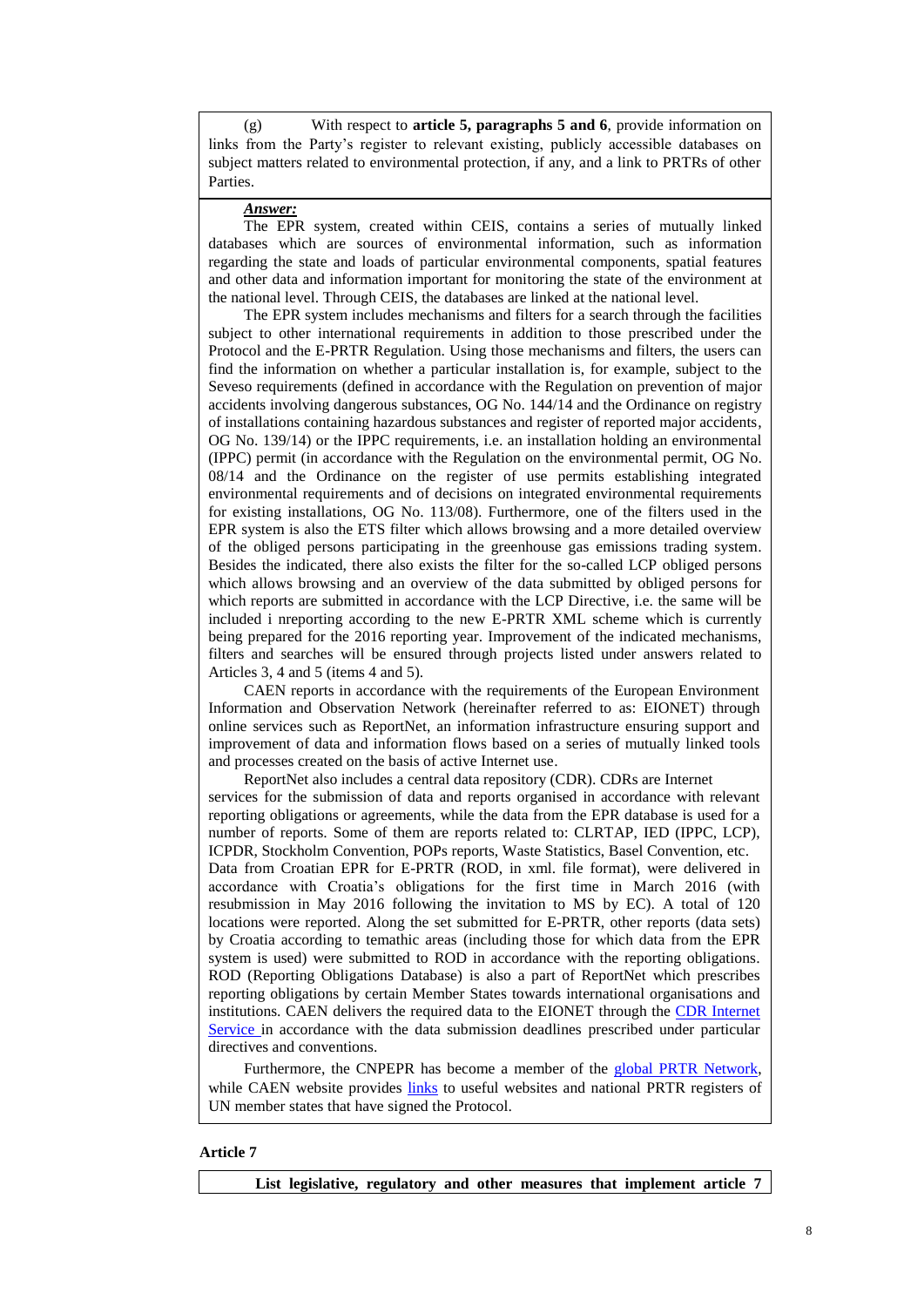### **(reporting requirements).**

Describe or identify as appropriate:

(a) With respect to **paragraph 1**, whether the reporting requirements of paragraph 1 (a) are required by the national system, or whether those of paragraph 1 (b) are required by the national system;

# *Answer:*

Delivery of data into the EPR system is defined in Chapter III: Delivery of Data, Articles 7–20 of the Ordinance. Chapter III prescribes the requirements for submitting data, the manner in which the data is collected and delivered. It also prescribes the data reporting forms and includes descriptions of forms classified as either general forms or forms for specific thematic areas, which are provided in the Annexes to the Ordinance.

With respect to **paragraphs 1, 2 and 5**, whether it is the owner of each individual facility that is required to fulfil the reporting requirements or whether it is the operator;

## *Answer:*

Art. 4 of the Ordinance (OG No. 87/15) defines the party obliged to submit data as "the company's operator and responsible person of the organisational unit within the company that performs the activity referred to in Annex 1 of the Ordinance resulting in a release and/or transfer of pollutants into the environment referred to in Annex 2 of this Ordinance and/or any other waste-generating or waste management activity".

(c) With respect to **paragraph 1 and annex I**, any difference between the list of activities for which reporting is required under the Protocol, or their associated thresholds, and the list of activities and associated thresholds for which reporting is required under the national PRTR system;

## *Answer:*

The national EPR data collection system includes significantly more activities than listed under the Protocol, as provided in Annex [1: List of Activities](http://narodne-novine.nn.hr/clanci/sluzbeni/2008_03_35_1214.html) to the Ordinance. However, it also allows selection of activities from [Annex I: Activities](http://narodne-novine.nn.hr/clanci/medunarodni/2008_06_4_69.html) to the Protocol. We can therefore say that the data collection process has been adjusted to the requirements prescribed under the Protocol at the level of regulations and implementation of the same.

If we compare the lists of activities provided in Annex 1 to the Ordinance and Annex I to the Protocol, it is evident that the former contains several hundred activities and is more extensive, provides more details and prescribes lower capacity thresholds, while it does not include the number of employees as a threshold variable. It therefore provides more complete information about the facilities and the activities causing emissions into the environment, as well as a greater amount of collected data. Croatia records a large share of lower production capacity. Consequently, collecting greater amounts of data is of national interest. This is also significant for a better overview of data on the environmental load in Croatia and preparation of a great number of reports based on the data from the EPR system, as well as reports on the state of the Croatian environment. Therefore, when reporting data, the facilities select activities according to both criteria.

Through amendments to the Ordinance changes were made only to some activities, while the list of activities is still longer and more detailed than the one under Annex I of the Protocol.

(d) With respect to **paragraph 1 and annex II**, any difference between the list of pollutants for which reporting is required under the Protocol, or their associated thresholds, and the list of pollutants and associated thresholds for which reporting is required under the national PRTR system;

#### *Answer:*

Since pursuant to the general provisions of Art. 3, paragraph 2 of the Protocol, the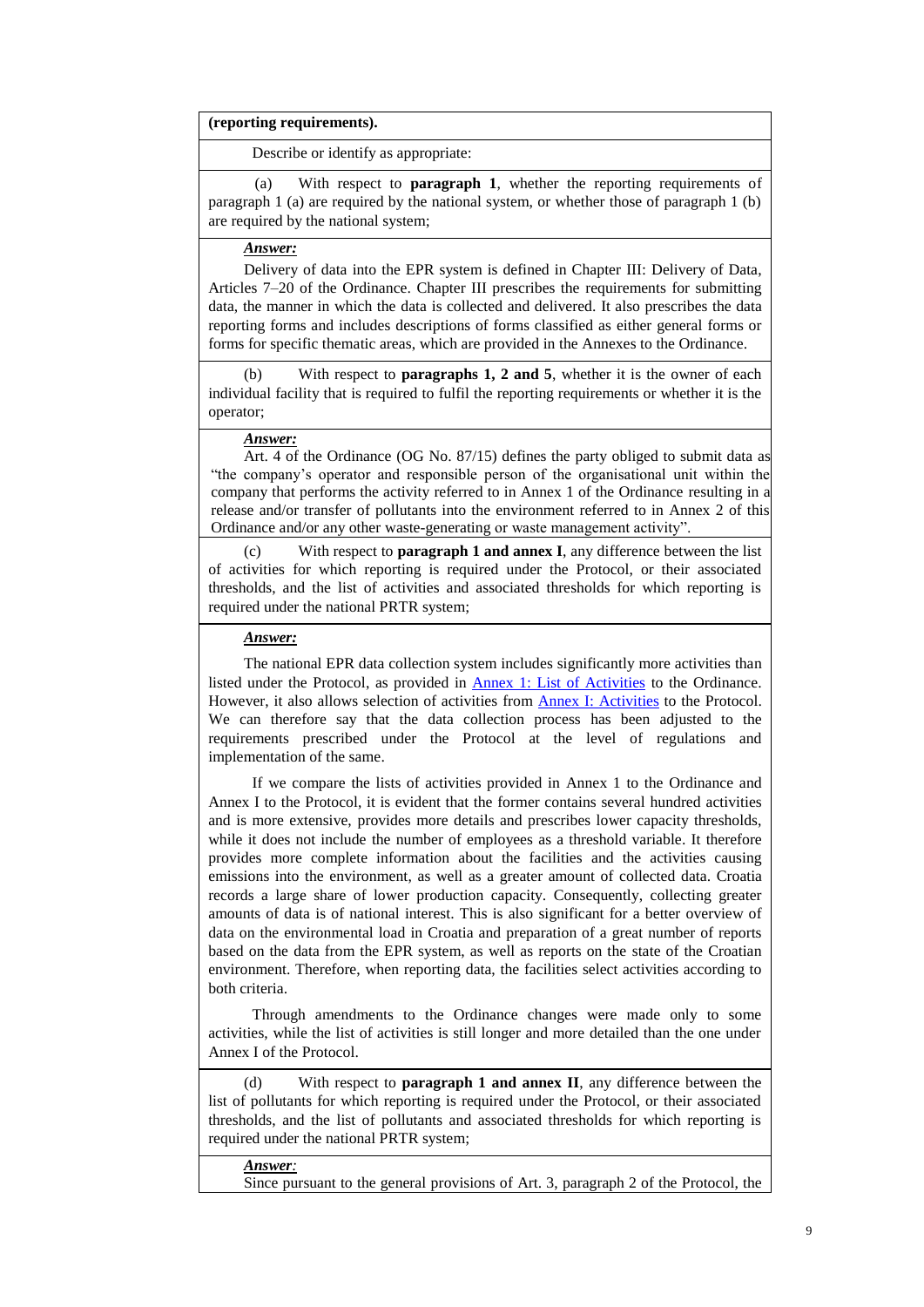Parties may establish more comprehensive national registers than prescribed under the Protocol the EPR system, pursuant to the national legislation, includes a greater number of pollutants and for most of them lists significantly lower, i.e. stricter, release and/or transfer thresholds compared to those prescribed under the Protocol.

Table 1 of this Report contains a comparative table of pollutant release thresholds for those pollutants for which there is a difference between the national system and the Protocol (Ordinance, Annex 2: List of Pollutants and Protocol, Annex II: Pollutants).

After the entry into force of the new EPR Ordinance (OG No. 87/15) the differences in thresholds for certain pollutants have been reduced.

(e) With respect to **paragraph 3 and annex II**, whether for any particular pollutant or pollutants listed in annex II of the Protocol, the Party applies a type of threshold other than the one referred to in the responses to paragraph (a) above and, if so, why;

## *Answer:*

During the procedure of adopting the Ordinance, it was decided that stricter release thresholds than those prescribed under the Protocol would be prescribed for certain pollutants in view of national strategic goals related to environmental protection and natural resources conservation, as well as for the purpose of ensuring a more comprehensive and detailed overview of environmental pressures. Stricter rules have thus been applied to 39 air pollutants, 25 water pollutants and 1 soil pollutant, whereby the amount of available data on pollutant release and/or transfer was increased.

With respect to **paragraph 4**, the competent authority designated to collect the information on releases of pollutants from diffuse sources specified in paragraphs 7 and 8;

### *Answer:*

The authority responsible (hereinafter referred to as: CA) for the collection of data on the release of pollutants from diffuse sources referred to in paragraphs 7 and 8 has not been defined for all releases, as explained in more detail under Answer (h).

(g) With respect to **paragraphs 5 and 6**, any differences between the scope of information to be provided by owners or operators under the Protocol and the information required under the national PRTR system, and whether the national system is based on pollutant-specific (paragraph  $5$  (d) (i)) or waste-specific (paragraph  $5$  (d) (ii)) reporting of transfers;

# *Answer:*

With regard to Article 7, paragraph 5(e) *"the amount of each pollutant in wastewater required to be reported pursuant to paragraph 2 transferred off-site in the reporting year"*, in accordance with the Ordinance (OG No. 35/08) the relevant data in the part concerning wastewater, to be precise whether it was release or transfer, was collected in the EPR system indirectly, i.e. through a selected receiving area. . The EPR does not provide separate data for release and transfer, as such. Pursuant to the provisions of the new EPR Ordinance (OG No. 87/15) data will from 2017 reporting year be based on the reporting of specific pollutant with direct information on whether we are dealing with direct release or transfer to be further processed.

Waste is reported at the level of location with respective waste code in accordance with the Ordinance on the waste catalogue (OG No. 90/15), while the thresholds according to which the reporting obligation is determined are significantly lower that the ones under the protocol and consequently EPR has a better and more comprehensive coverage than the Protocol.

(h) With respect to **paragraphs 4 and 7**, where diffuse sources have been included in the register, which diffuse sources have been included and how these can be searched and identified by users, in an adequate spatial disaggregation; or where they have not been included, provide information on measures to initiate reporting on diffuse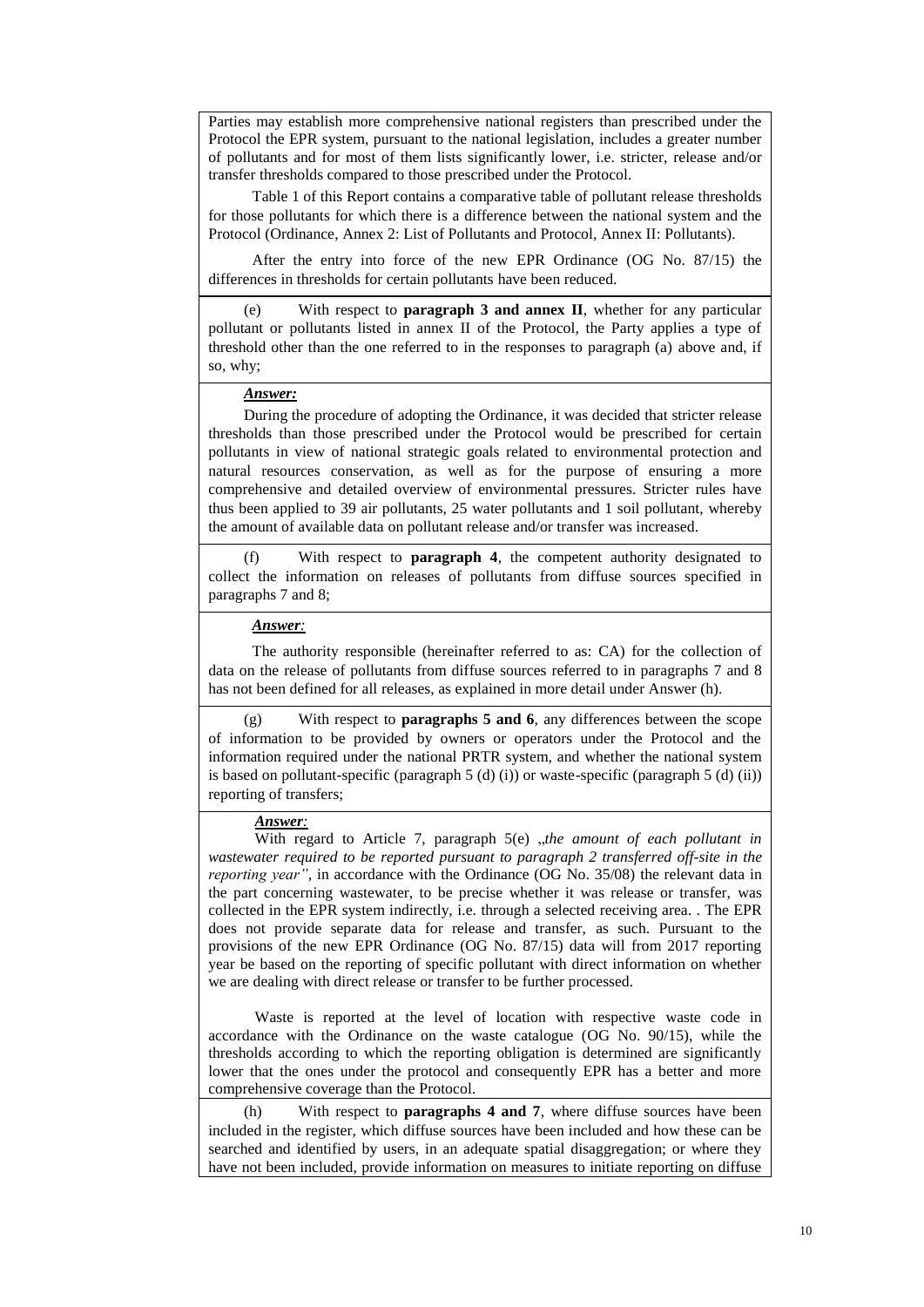sources;

*Answer:*

The Ordinance does not prescribe reporting requirements for diffuse emissions, and thus the EPR system does not contain that type of data.

Some of the diffuse air emissions are, however, at the national level included in two national reports prepared by CAEN:

1. A National Inventory Report is prepared pursuant to the provisions of the Regulation on greenhouse gas monitoring, policy and measures for their reduction in the Republic of Croatia (OG No. 87/12). It contains information on six greenhouse gases  $(CO_2, CH_4, N_2O, HFCs, PFCs$  and  $SF_6$ ) and indirect greenhouse gases (CO, NOx, NMVOC and SO<sub>2</sub>) from six various sectors (energy, industrial processes, solvents and other products, agriculture, land use, changes in land use and forestry, waste management).

2. The Agency also prepares a pollutant emission forecast and the Inventory of Air Pollutant Emissions in the Republic of Croatia pursuant to the Regulation on emission quotas for certain pollutants in the Republic of Croatia (OG No. 108/13) with the aim of fulfilling the requirements prescribed under the LRTAP Convention.

Furthermore, on the basis of the report prepared by the Croatian Bureau of Statistics concerning fuel consumption in the transportation sector, it is possible to calculate the emissions from transport as one of the sectors causing diffuse emissions into the environment. More information is available at the following link: [http://www.dzs.hr/Hrv\\_Eng/publication/2011/SI-1438.pdf.](http://www.dzs.hr/Hrv_Eng/publication/2011/SI-1438.pdf)

Additional information concerning energy consumption (coal and coke, wood and biomass, liquid fuels, gas fuels, water power, electric power, renewable sources) by sector (industry, transport, agriculture, households) is available in the publication entitled Energy in Croatia in 2014, Annual Energy Report of the Ministry of Economy of the Republic of Croatia. More information is available at the following link:

<http://www.eihp.hr/wp-content/uploads/2016/04/Euh2014.pdf>

Links to reports published at the CAEN website:

<http://www.azo.hr/Default.aspx?sec=652>

<http://www.azo.hr/Izvjesca26>

<http://www.azo.hr/EmisijaOneciscujucihTvari>

Currently under preparation is a project for the development of an environmental pollution register with geographical distribution in the EMEP network of high resolution. The legal basis for the implementation of this project is contained in the Air Protection Act (OG No. 130/11, 78/15, 47/14) and the Plan for the protection of air, ozone layer and climate change mitigation in the Republic of Croatia for the 2013 – 2017 period (OG No. 139/13).

(i) With respect to **paragraph 8**, the types of methodology used to derive the information on diffuse sources.

### *Answer:*

Pollutant emissions included in the Inventory of Air Pollutant Emissions in the Republic of Croatia are calculated using the standard methods and procedures prescribed under the EMEP/EEA Air Pollutant Emission Inventory Guidebook: Technical Guidance to Prepare National Emission Inventories No. 12/2013 (2013).

The methodology used to calculate the emissions for the purpose of preparing the National Inventory Report are based on the 2006 IPCC Guidelines for National Greenhouse Gas Inventories and the Good Practice Guidance and Uncertainty Management in National Greenhouse Gas Inventories prepared by the Intergovernmental Panel on Climate Change (IPCC).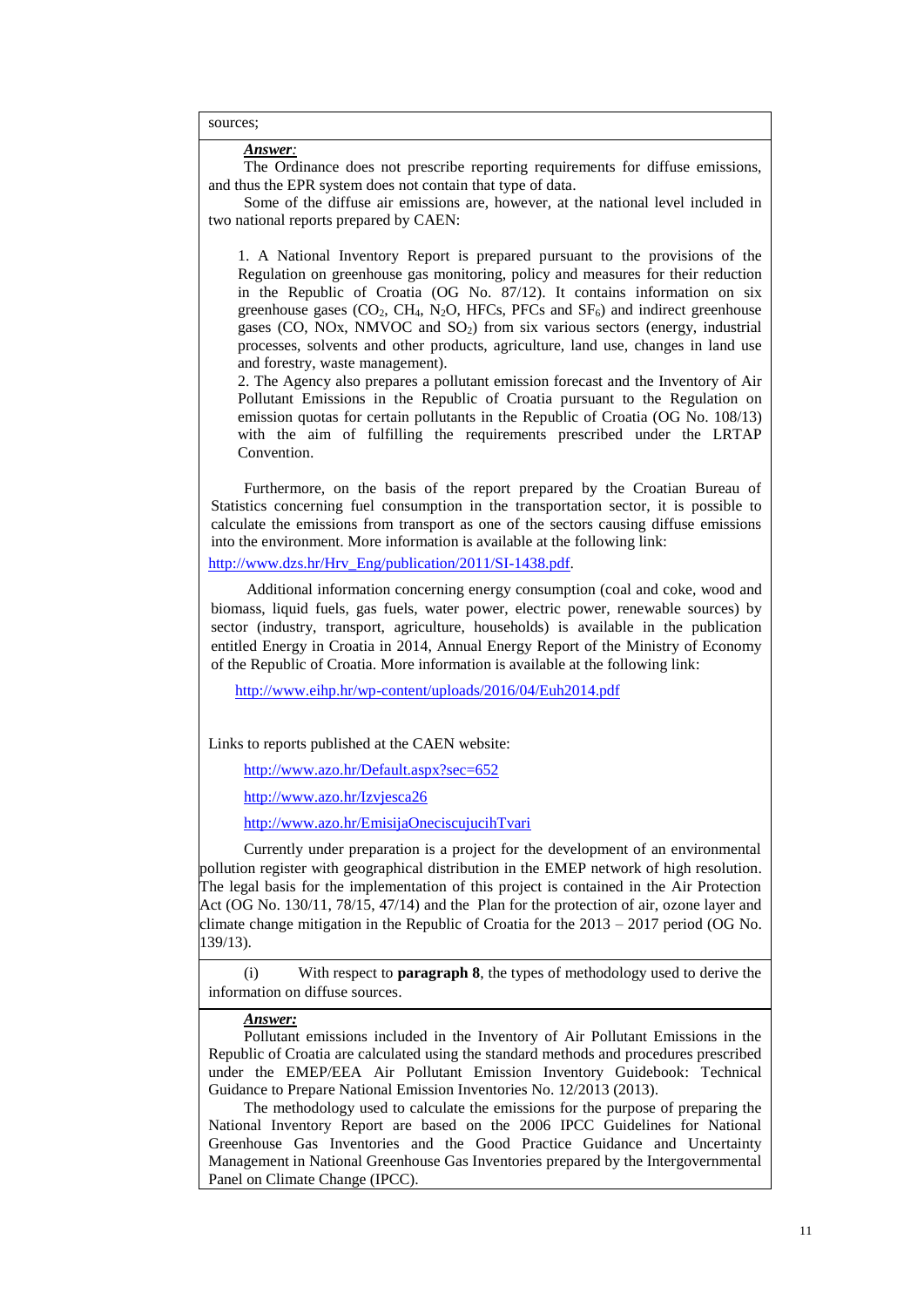The methodology used to calculate fuel consumption in transport by different energy sources and consumption sectors is defined under the Energy Balance Methodology prescribed under the Ordinance on Energy Balance (OG No. 33/03).

Croatian Waters carry out an assessment of water burdening from scattered sources of pollution for the purpose of developing River Basin Management Plans. As sources of data official sources are used such as those of the Croatian Bureau of Statistics, as well as data collected from other competent institutions. The methodology for assessment of burdening is described in the River Basin Management Plan 2016-2021 (http://www.voda.hr/hr/plan-upravljanja-vodnim-podrucjima). "

More information concerning the mentioned inventories and relevant legislation is provided under Answer (h), Art. 7.

## **Article 8**

**For each reporting cycle since the last national implementation report (or date of entry into force of the Protocol), please indicate:**

(a) The reporting year (the calendar year to which the reported information relates);

## *Answer:*

Reports on the data from the EPR are prepared in accordance with the Ordinance on the basis of the data collected using the relevant EPR system application. The data within the EPR system is collected for the previous calendar year. The EPR Data Reports, based on the data relating to the previous calendar year, are published each year by 01 December.

To date, CAEN published eight Reports, as follows: Report on data from the Environmental Pollution Register for 2014 Report on data from the Environmental Pollution Register for 2013 Report on data from the Environmental Pollution Register for 2012 Report on data from the Environmental Pollution Register for 2011 Report on data from the Environmental Pollution Register for 2010 Report on data from the Environmental Pollution Register for 2009

Report on data from the Environmental Pollution Register for 2008

Reports for 2007\* (air, water, municipal and industrial waste)

\*the indicated reports were prepared using the data on particular environmental components and waste. The Ordinance came into force in 2008 and the said year was transitional in terms of the manner of submitting, collecting, processing and reporting data, which was prescribed and organised solely for that particular year. In accordance with the Ordinance (Art. 25), data for 2007 was collected pursuant to the Ordinance on the Environmental Emission Cadastre (OG No. 36/39) on forms prescribed by the Ordinance.

(b) The deadline(s) by which the owners or operators of facilities were required to report to the competent authority;

#### *Answer:*

Pursuant to the new EPR Ordinance (OG No. 87/15) the forms for operators (PI-1) are submitted electronically by 31 March of the current year for the previous calendar year to the CA in the territory of which the main office of the operator is located. The forms for organisational units (PI-2 and thematic) are submitted electronically by 31 March of the current year for the previous calendar year to the CA in the territory of which the organisational unit is located.

(c) The date by which the information was required to be publicly accessible on the register, having regard to the requirements of **article 8** (reporting cycle);

*Answer:*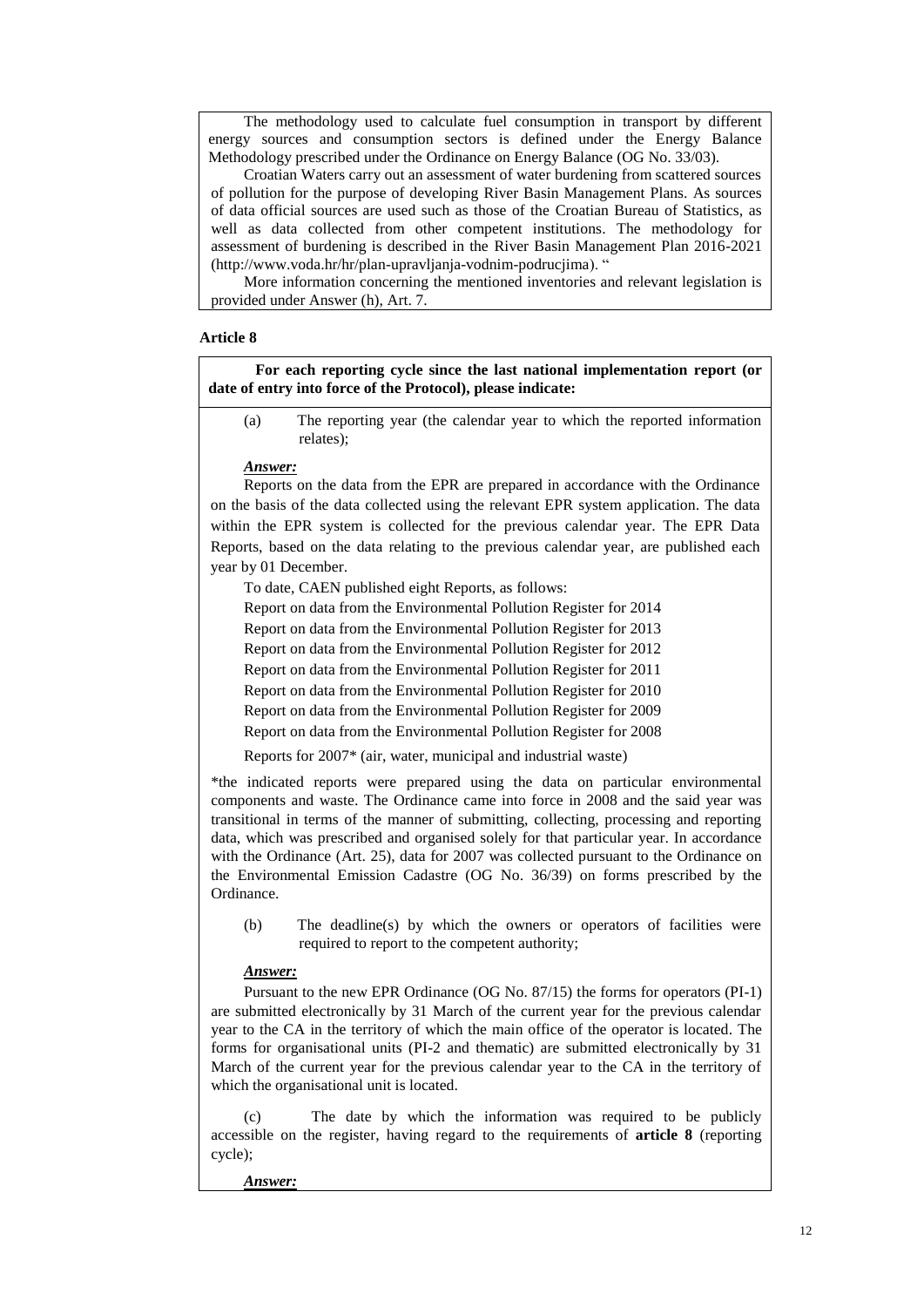The deadline and manner of public information are prescribed under Articles 23 and 24 of the new EPR Ordinance (OG No. 87/15). CAEN provides public access to the data on reported to the EPR, except to data which is classified in accordance with the regulation on data secrecy, via its website through a browser, annual report and upon request in accordance with the regulations on the the public right of access to information.

Each year by 01 December, CAEN also prepares an annual report on the data from the EPR relating to the previous calendar year and publishes it at its website. Through the Croatian National Portal of the Environmental Pollution Register public access to information is ensured in line with the protocol. Data is also submitted to the European Pollutant Release and Transfer Register.

(d) **Whether the various deadlines for reporting by facilities and for having the information publicly accessible on the register were met in practice; and if they were delayed, the reasons for this**;

#### *Answer:*

In practice, the facilities do not always respect the deadlines. Some facilities are late with data submissions. It is prescribed that the responsibility of the relevant CA, in cooperation with the competent inspectorate, is to assess the completeness, consistency and credibility of the reported data. Thus, late submissions by facilities also cause delays in the activities performed by the CAs. The Environmental Protection Inspectorate performs carries out inspectional supervision in order to check whether the facility is meeting commitments in accordance with Article 151, paragraph 5 of the Environmental Protection Act (OG No. 80/13, 78/15).

Following the above, there is also a delay i nthe meeting of deadlines set under national regulations. However, this does not affect compliance with the Protocol requirements.

(e) **Whether methods of electronic reporting were used to facilitate the incorporation of the information required in the national register, and if such methods were used, the proportion of electronic reporting by facilities and any software applications used to support such reporting.**

## *Answer:*

As explained in Answers to Questions 3, 4 and 5 of this Report, the EPR system was created in such a way as to allow electronic (online) data submission, thus simplifying the data delivery process for the facilities, operators and organisational units. The CAs (county departments) carry out electronic (online) verification of data directly in the system through their respective user accounts.

It is of particular importance that all competent inspectorates, which perform data-related assessments directly in the system, before and during inspectional supervision and in accordance with their inspection plans, are also assigned user accounts. In that way, implementation of obligations by all stakeholders is made quicker and more transparent, and all process participants (including other institutions and competent inspectorates) at all times use up-to-date data from the EPR in accordance with the assigned authorizations.

The Ordinance prescribed that data could be submitted in an electronic format or on printed forms (Art. 19 (1)). If the facility submitted data on printed formats, the data was entered into the EPR system by the relevant CA in the county (Art. 19 (2)). Article 21, paragraphs 1 and 2 of the new EPR Ordinance (OG No. 87/15), as described in Article 8(b) of this Report, prescribes that he forms are submitted to the CA solely electronically.

On the basis of the information received from the CAs, it can be concluded that the manner in which data is delivered, as defined in Art. 19, par. 2, differs from one county to the other. Other factors such as the population of the county, its demographic structure and the number and type of facilities within the relevant county also influence the manner in which data is submitted. Developed companies with a large number of organisational units possess greater possibilities for electronic data submission. Small operators, on the other hand, craftsmen in particular, do not have many possibilities for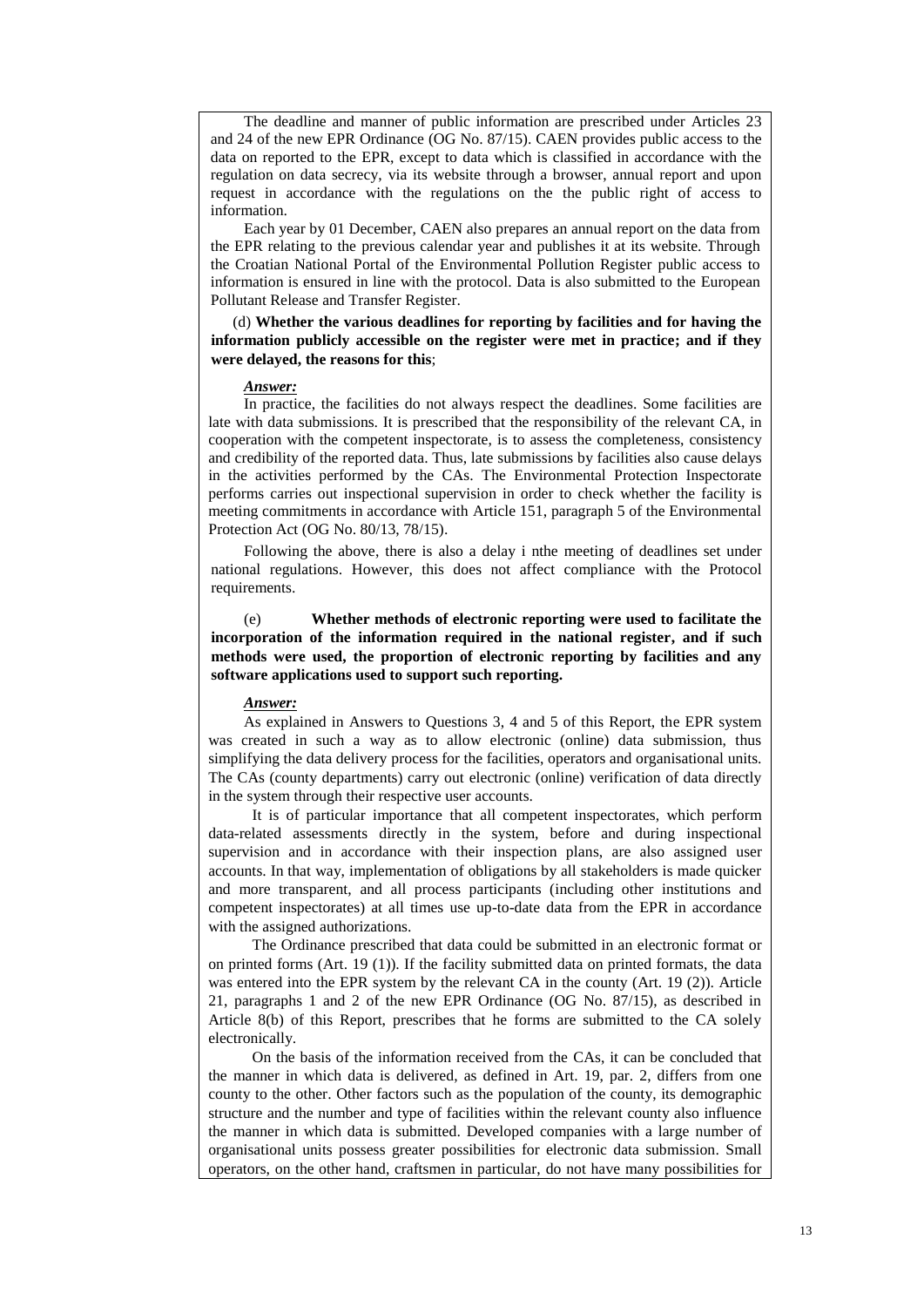electronic data submission and more often submit the required data on paper, i.e. printed forms.

Furthermore, with regard to software applications, the EPR system was upgraded in 4 phases from 2008 to today. Each upgrade phase included adding of new software solutions with the aim of facilitating data submission for facilities and use of data for all EPR system participants in accordance with the scope of their activity.

## **Article 9**

**Describe the legislative, regulatory and other measures ensuring the collection of data and the keeping of records, and establishing the types of methodologies used in gathering the information on releases and transfers, in accordance with article 9 (data collection and record-keeping).** 

## *Answer:*

Pursuant to Art. 14 of the new EPR Ordinance (OG No. 87/15), the facilities collect the data as frequently as specified under special regulations in order to determine the release and off-site transfer of pollutants and waste. The facilities must use the best available information in the process of collecting data, which may include, for example, pollutant release and off-site transfer monitoring, emission factors, substance balances, estimates and other methods in line with internationally recognised methods, if such are available. The facilities must keep the data used to determine the pollutant release and off-site transfer levels for no less than five years, as well as provide a description of the methods applied during data collection. This is prescribed in Article 14 of the Ordinance.

#### **Article 10**

**Describe the rules, procedures and mechanisms ensuring the quality of the data contained in the national PRTR and what these revealed about the quality of data reported, having regard to the requirements of article 10 (quality assessment).**

## *Answer:*

The provisions of Art. 22 of the new EPR Ordinance (OG No. 87/15) refer to data quality assurance and control. It is prescribed that facilities will be educated (meetings, workshops, seminars, informative materials, etc.) by CAs (regional self-government) and CAEN. Furthermore, CAEN coordinates activities on data quality assurance and control and carries out education of CAs (meetings, workshops, seminars, informative materials, etc.).

For this purpose, CAEN prepared the Manual for Keeping the Environmental Pollution Register which contains instructions for work with the Environmental Pollution Register and procedures for data quality assurance which is available online.

An improvement in terms of the quality of the submitted data has been recorded since the establishment of the EPR system in 2008, as a result of joint efforts of the CA, the Inspectorate and CAEN and cooperation with the facilities. Details such improvements can be found in the [annual reports](http://www.azo.hr/IzvjescaROO01) published by CAEN in accordance with the new EPR Ordinance (OG No. 87/15).

#### **Article 11**

**Describe the way(s) in which public access to the information contained in the register is facilitated, having regard to the requirements of article 11 (public access to information).**

## *Answer:*

The information on EPR is available to the public free of charge through CAEN's website, [www.azo.hr.](http://www.azo.hr/) The website regularly provides up-to-date information concerning the EPR system, legislation, frequently asked questions (FAQ), useful information, links, up-to-date CA address book, and similar. Pursuant to the Ordinance, each year by 01 December CAEN also prepares the EPR Data Report based on the data relating to the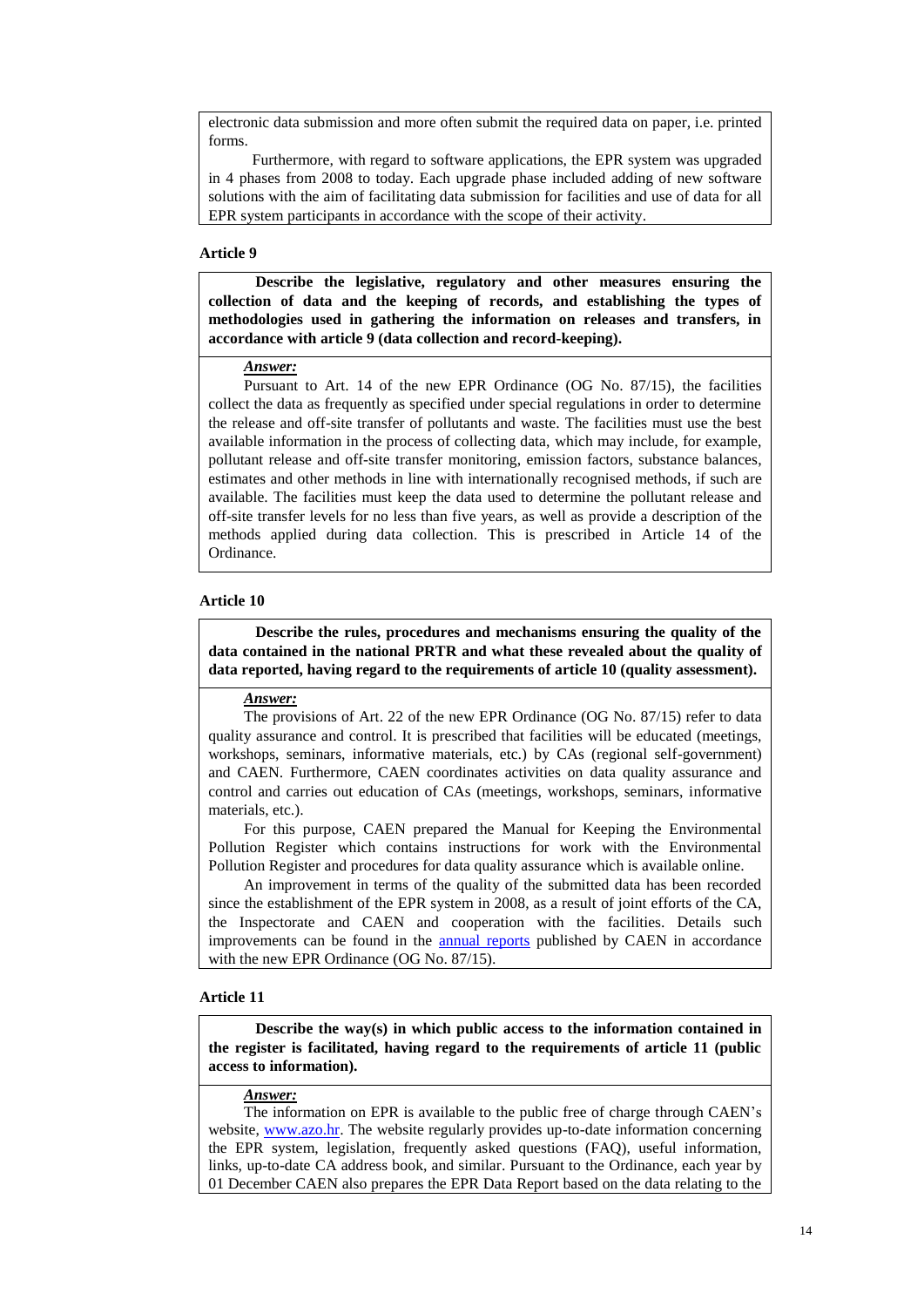previous calendar year and publishes it at its website.

The last report (data for 2014) was prepared in 2015 and is available at: <http://www.azo.hr/IzvjescaROO01>

The Environmental Pollution Register Browser is available at: [http://roo](http://roo-preglednik.azo.hr/)[preglednik.azo.hr/](http://roo-preglednik.azo.hr/)

An increased interest of the public in the above-mentioned topic has been recorded on the basis of the monitoring of the EPR system visiting frequency .

In the period from 01 March 2010 until 31 December 2015, the total number of visits to EPR amounted to 322,493, which is on average 53,749 visits per year, while the number of individual visits was 58,131, which is on average 9,689 per year. In the same period 3,585,447 pageviews were recorded (on average 597,575 per year), while the average visit duration was 17:00 minutes. On average 11 pages per visit were viewed. The number of new visits (first time visitors in relation to the total number of visitors) was on average 18.02% per year.

In the period from 01 January 2016 until 21 July 2016, the total number of visits to EPR amounted to 39,228 by 9350 users who viewed 354,526 pages. On average 9.04 pages per visit were viewed, while the average visit duration was 17:52 minutes.

With regard to the visiting frequency concerning CNPEPR for the period starting from 12 December 2012 , the statistical data is as follows: the total number of visits amounted to 6,968, while the number of individual visits to 4,785. A total of 29,887 pages were viewed, i.e. 4 pages per visit. The duration of the visit was on average 03:20 minutes per page. There were 68.64% of new visitors.

In the period from 01 January 2016 until 21 July 2016, CNPEPR was visited by 1,025 users in 1,157 visits who viewed 3,409 pages, which on average amounts to 2.95 pages per visit with the average visit duration of 1:47 min. The states with the most data views in this database are: Croatia (61%), Great Britain (12,6%), United States of America (5.5%), Germany (1.5%), Japan (1.2%), Serbia (0.95%), India and Russia (0.86 %), Bosnia and Herzegovina (0.69%) and around 39 other countries throughout the world. For 4.8% views the settings were not configured so that there is no way to find out from which country the data was accessed.

The EPR help desk was formed and has been operating since 2008. It makes possible responding to queries submitted by the public, the competent authorities, the industry, other institutions, and others, through the Information Request Form submitted via e-mail or phone. The EPR help desk employs experts for tasks related to the EPR. During the first half of 2016, five EPR help desk employees answered around 600 phone calls and over 1,000 queries submitted by e-mail and Information Request Forms.

The EPR help desk provides professional and technical assistance to the EPR system users, primarily the CAs and the facilities, but also employees of the cooperating ministries and institutions who have been assigned user accounts for browsing the EPR data at their own request. Since its establishment, the EPR help desk employees have been providing answers by e-mail or phone to on average 3,000 queries per year. They are also available for additional questions and information concerning EPR to the professional and interested public.

In the course of 2013 the Industry help desk application was developed with the aim of further improvement of cooperation and provision of assistance to facilities, competent authorities and other interested parties. Within the said application certain topics were reinforced with information for the purpose of quicker and more efficient responding to queries. The appliction does not cover only EPR, but also other databases relevant for sectoral pressures: databases related to the Seveso Directive and IPPC (environmental permits), noise and energy. Most querries concern precisely EPR for which 1,787 queries were received in 2015. In 2016, until 20 July 2016, 695 queries for EPR were received. CAs and CAEN also participate in responding to queries through the application.

Apart from that, CAEN has an Information Officer who also accepts queries from citizens through the Information Request Forms sent by e-mail  $(info@azo.hr)$  or regular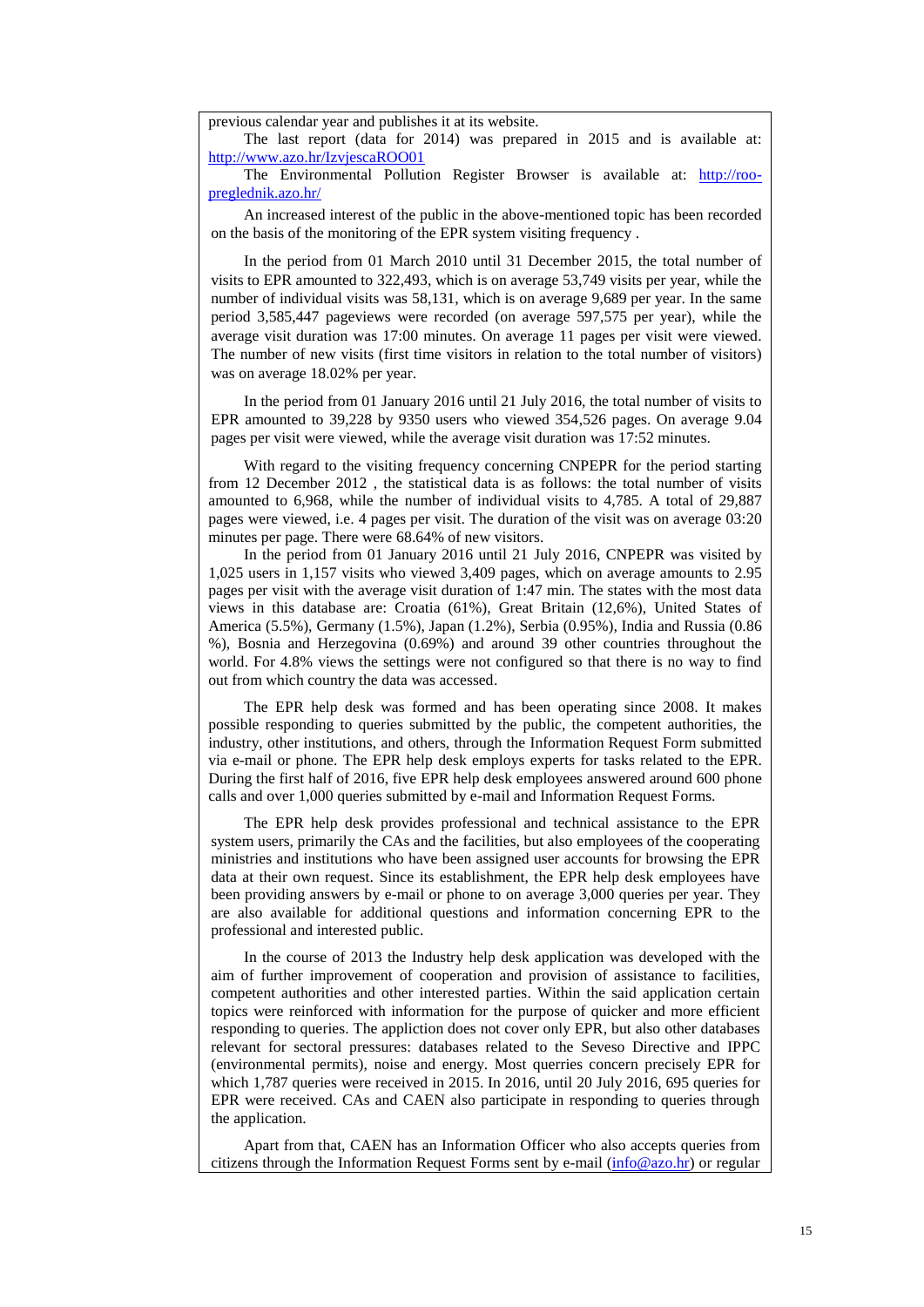mail to the CAEN's registered address.

The CAEN Information Centre, located in the heart of Zagreb, has been operational since 2010. It provides environmental protection information to citizens. A promotional video about the Information Centre can be viewed at:

<http://www.azo.hr/InfoCentarAZO01>

An Information Catalogue [\(http://www.azo.hr/KatalogInformacija\)](http://www.azo.hr/KatalogInformacija) has also been established. It provides an overview of all information in possession of CAEN, including a more detailed overview of data, content description, purpose, manner of ensuring the right of access to information and the period in which this right can be claimed, availability and delivery rates (in case of actual material costs). CAEN sends the data concerning the number and type of received Information Request Forms and other queries submitted by the interested public to the Croatian Personal Data Protection Agency for the purpose of creating a national report.

The above-mentioned ways in which the public can access EPR data are based on the Act on the Right of Access to Information (OG No. 25/13, 85/15) which regulates the right to access the information held, managed or controlled by all public authorities and prescribes the principles for the right of access to information, exemptions to the mentioned right, and the procedures for claiming and protecting the mentioned right. The EPA, which contains provisions concerning the right of access to environmental information, environmental information reporting obligations, deadlines for providing information and request refusal, which comply with the provisions under the Aarhus Convention, is also important in this respect.

### **Article 12**

**Where any information on the register is kept confidential, give an indication of the types of information that may be withheld and the frequency with which it is withheld, having regard to the requirements of article 12 (confidentiality). Please provide comments on practical experience and challenges encountered with respect to dealing with confidentiality claims, in particular with respect to the requirements set out in paragraph 2.**

#### *Answer:*

The availability of environmental information is regulated by the EPA. Article 158, Paragraph (4) of the EPA reads: "A public authority which holds environmental information shall not be able to reject a request for information referred to in paragraph 3, subparagraphs 1, 4, 5, 6 and 7 of this Article if that request is related to releases or other emissions into the environment."

The confidentiality of data is also defined under the Data Secrecy Act (OG No. 79/07; 86/12) and the related subordinate regulations.

The new EPR Ordinance (OG No. 87/15) includes data confidentiality provisions in Article 12 and Chapter V.

The facilities indicate confidential EPR data in Item 7 of Form PI-2 which allows selection of data entered in the forms that the relevant entity considers confidential. In Item 7.2., the confidentiality of the selected data must be corroborated on the basis of appropriate documentation. In accordance with the applicable regulations and after inspecting the provided documents, the relevant CA approves the Data Confidentiality Request.

So far, less than 1% of the facilities have submitted a Data Confidentiality Request (in 2015 it amounted to 0.15%), mainly state-owned companies and institutions and a small number of private companies. Data Confidentiality Requests submitted by stateowned companies and institutions mainly refer to data concerning company organization, number of employees and geographical location, while private companies request confidentiality concerning production capacities and technologies used (trade secret).

The EPR system defines various user levels for browsing the data, so that the data marked as confidential is available only to CA employees responsible for EPR-related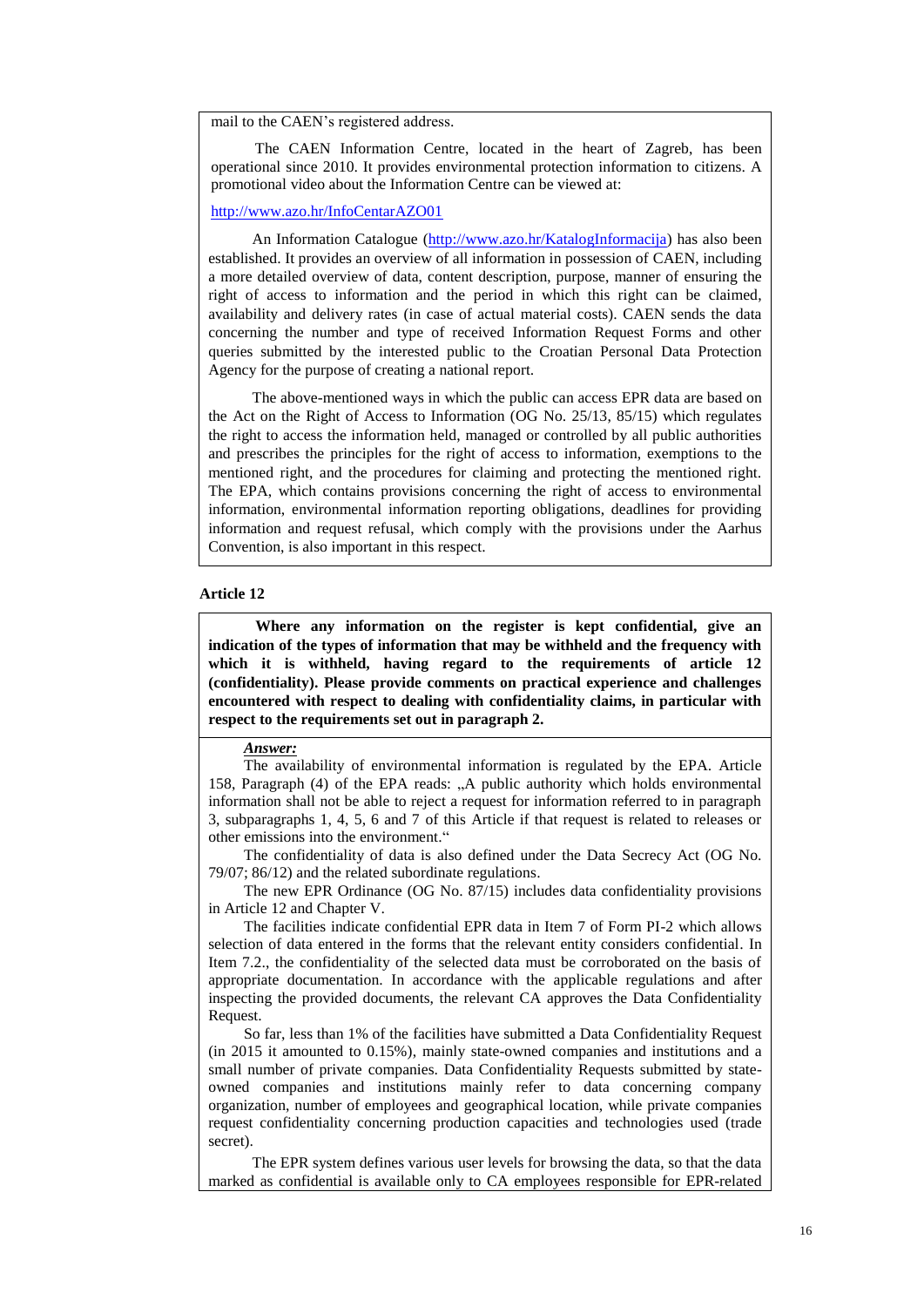activities, the Environmental Protection Inspectorate and CAEN employees responsible for EPR-related activities.

### **Article 13**

**Describe the opportunities for public participation in the development of the national PRTR system, in accordance with article 13 (public participation in the development of national pollutant release and transfer registers), and any relevant experience with public participation in the development of the system.**

*Answer:*

The general legal framework for public participation is defined under the Code of Practice on Consultation with the Interested Public in Procedures of Adopting new Laws, other Regulations and Acts (OG No. 140/09) which includes the Code Implementation Guidelines. Furthermore, the EPA includes provisions concerning the participation of the general as well as interested public in decision making concerning the operations and activities related to environmental protection issues which are in accordance with the provisions of the Aarhus Convention.

Pursuant to the above-mentioned regulations, draft versions of the Ordinances (OG No. 35/08, 87/15) were made publicly available at the website of the Ministry of Environmental and Nature Protection in the part relating to public consultation in the duration of a month during which the public had an opportunity to post comments and complaints, as well as participate in a public discussion.

## **Article 14**

**Describe the review procedure established by law to which all individuals have access if they consider that their request for information has been ignored, wrongfully refused or otherwise not dealt with in accordance with the provisions of article 14 (access to justice), and any use made of it.**

# *Answer:*

Pursuant to Articles 25, 26 and 27 of the Act on the Right of Access to Information (OG No. 25/13 and 25/15):

Article 25

(1) An appeal against the public authority decision may be filed with the Commissioner within 15 days from the date of delivery of the relevant decision.

(2) An appeal may also be filed if the public authority fails to reach a decision concerning the party's request within the prescribed deadline.

(3) The Commissioner shall reach a decision concerning the appeal and deliver it to the party, through a first-instance authority, within 30 days from the proper submission of the appeal.

(4) Public authorities shall allow the Commissioner to inspect the information constituting the subject-matter of the appeal in the procedure for handling appeals against a decision on withholding information defined in Article 15, paragraphs 2 and 3 of this Act. With respect to information from Article 15, paragraph 2, item 1 of this Act, the Commissioner shall request an opinion of the Office of the National Security Council in accordance with the act governing data confidentiality.

(5) Where the Commissioner is required, according to the procedure for handling appeals, to assess the accuracy of the proportionality and public interest tests or perform the same, he/she shall reach a decision concerning the appeal and deliver it to the party, through a first-instance authority, within 60 days from the proper submission of the appeal.

(6) If the Commissioner requests an opinion of the Office of the National Security Council regarding information from Article 15, paragraph 2, item 1 of this Act, he/she shall reach a decision concerning the appeal and deliver it, through a first-instance authority, within 90 days from the proper submission of the appeal.

(7) When the Commissioner has determined that the Complaint is valid, he shall issue a Decision ordering the public authority to provide the beneficiary with access to the requested information, i.e. to decide on the beneficiary's request and to set an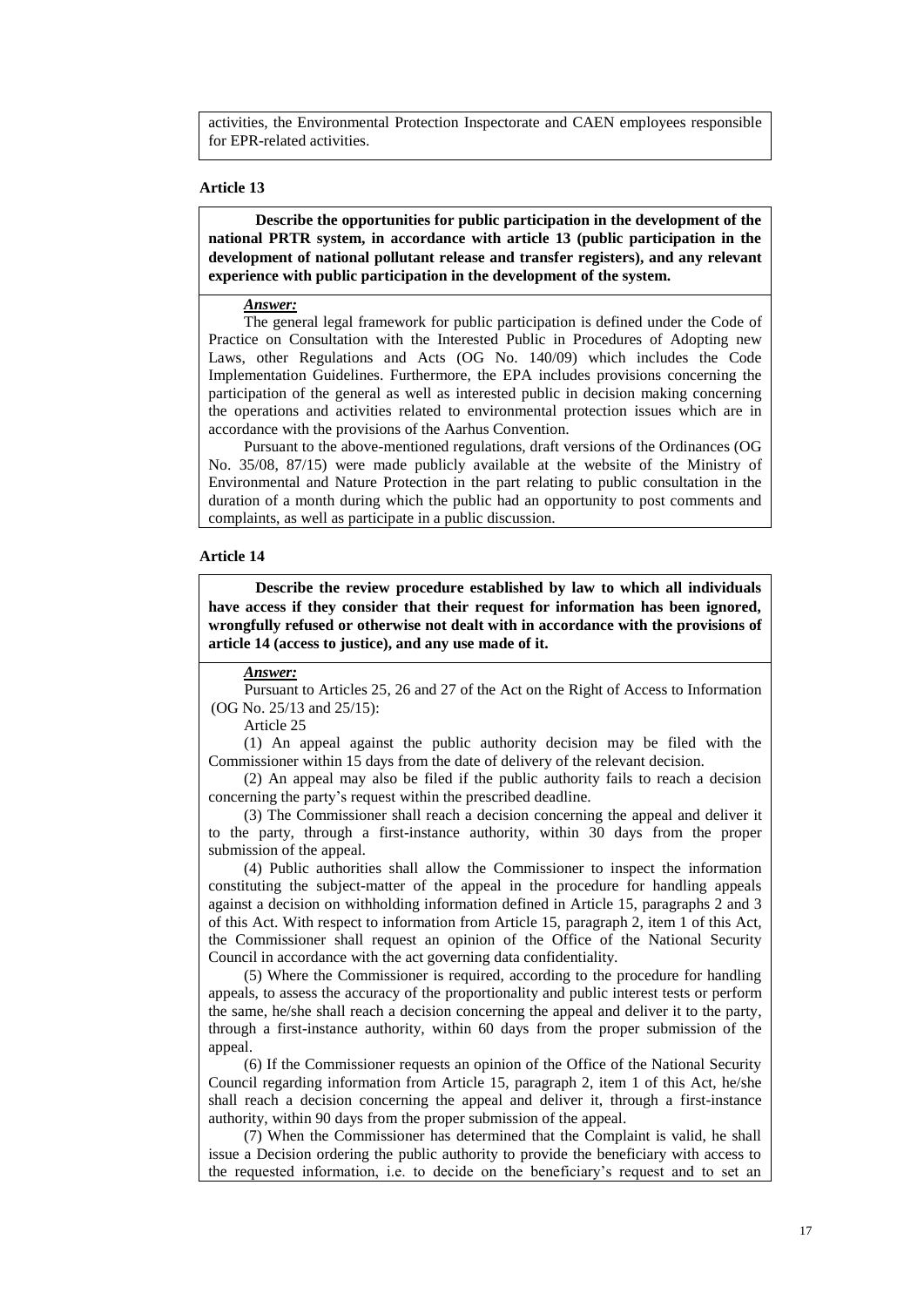adequate deadline in which it is obliged to act accordingly.

(8) It shall be deemed that the public authority has prevented or restricted access of a beneficiary to information if it does not act in accordance with the Decision of the Commissioner referred to in paragraph 7 of this Article, or does not do so within the deadline set by the Commissioner.

Article 26 – Administrative Dispute

(1) No appeals may be filed against the decision of the Commissioner. However, it is possible to initiate an administrative dispute before the High Administrative Court of the Republic of Croatia. The High Administrative Court of the Republic of Croatia shall reach a decision concerning the complaint within 90 days. If access to information was allowed under the challenged decision, such a complaint shall postpone the enforcement of the decision.

(2) An administrative dispute against the decision referred to in paragraph 1 of this Article may be initiated by the public authority that reached the relevant firstinstance decision as well.

(3) In the complaint handling procedure, public authorities shall allow insight into information referred to in Article 15, paragraphs 2 and 3 of this Act, constituting the subject matter of the dispute, to the High Administrative Court of the Republic of Croatia.

Article 27

(1) Every beneficiary has the right to re-use information for commercial or noncommercial purposes, in accordance with the provisions of this Act.

(2) For the purpose of re-using the information, the public authority is not obliged to develop information or adapt or separate parts of information if this represents a disproportionate consumption of time or funds, nor can the public authority be requested to continue to update, upgrade and archive information for the purpose of re-use.

(3) For all matters not specifically regulated by this chapter, the other provisions of this Act shall apply appropriately.

#### **Article 15**

**Describe how the Party has promoted public awareness of its PRTR and provide detail, in accordance with article 15 (capacity-building), on:**

(a) Efforts to provide adequate capacity-building for and guidance to public authorities and bodies to assist them in carrying out their duties under the Protocol;

#### *Answer:*

Immediately upon publication of the Ordinance in 2008, the [EPR Section,](http://www.azo.hr/RegistarOneciscavanjaOkolisaROO01) continuously providing all necessary information and content related to the national register to the professional and interested public, was created on CAEN's website.

In accordance with Art. 21 of the Ordinance, CAEN also prepared the [EPR Manual](http://www.azo.hr/PrirucnikZaVodenje) published as part of the mentioned section.

All enquiries, comments and suggestions by public institutions, competent authorities and the public collected through the EPR help desk or in any other way (by phone, through the Industry helpdesk, at workshops, etc.) are processed and stored. CAEN publishes and responds to them through its help desk and website. Thus, additional continuous support and coordination related to data submission and quality improvement is provided.

Within the scope of their abilities and additionally through visits organised within the framework of specific projects, CAEN employees regularly visit installations where they are introduced to the applied technologies as well as establish contacts with the industry.

**(b) Assistance and guidance to the public in accessing the national register and in understanding the use of the information contained in it.**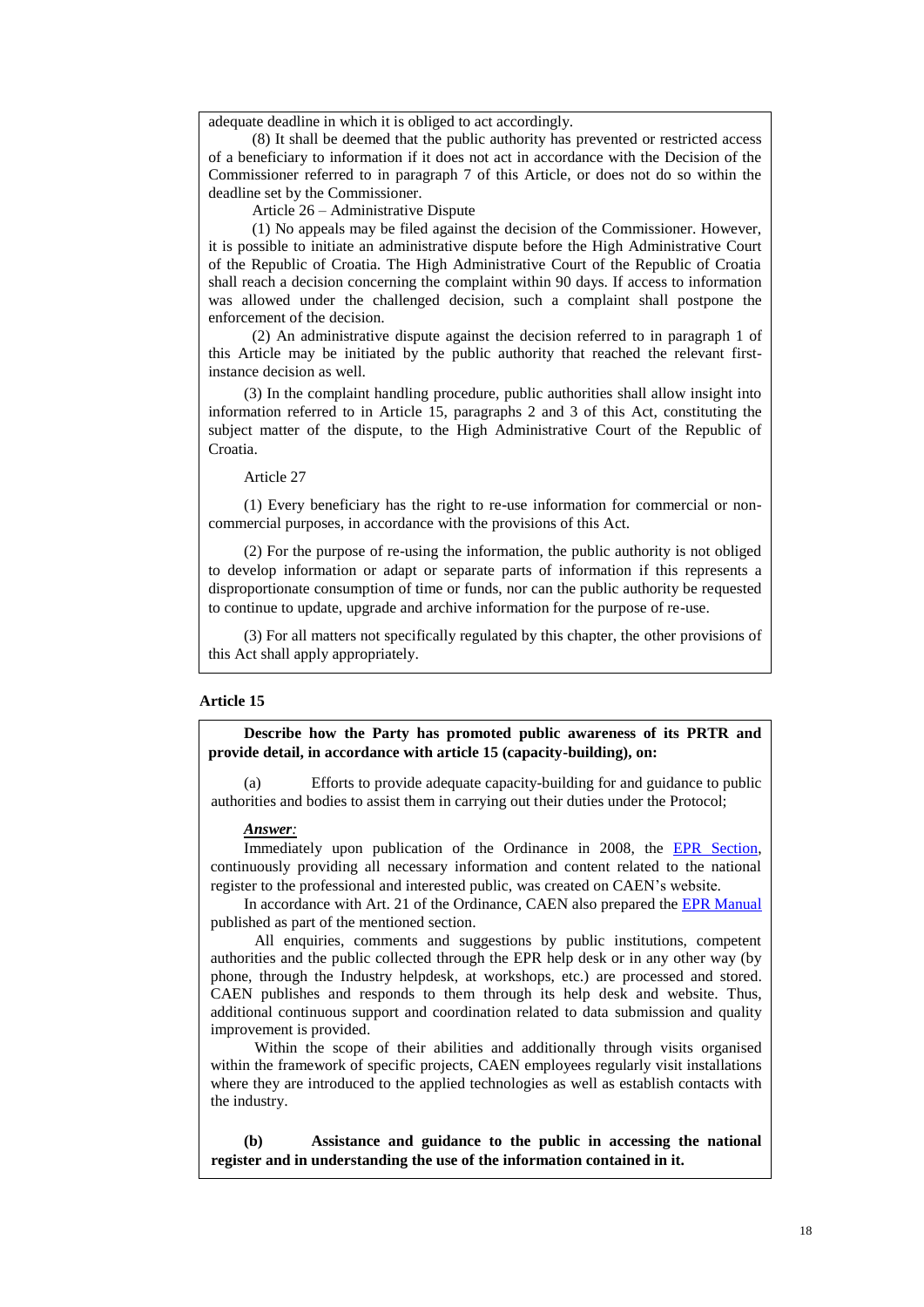*Answer:*

All information related to the [EPR](http://www.azo.hr/RegistarOneciscavanjaOkolisaROO01) is available to the public through the EPR [Section](http://www.azo.hr/RegistarOneciscavanjaOkolisaROO01) of [CAEN's](http://www.azo.hr/) website. The website contains regularly updated information concerning the EPR system, legislation, frequently asked questions (FAQ), useful information, links, up-to-date CA address book, and similar. Pursuant to the new EPR Ordinance, each year by 01 December, the [EPR Data Report](http://www.azo.hr/IzvjescaROO01) is published which contains data relating to the previous calendar year.

After the public launch of the CNPEPR, which was covered by the media, CAEN also regularly updates the available information about the portal at its website.

More information concerning public access to the EPR system, the EPR Browser and the CNPEPR is provided under Answers 4, 6 and 10 of this Report (Art. 3, 4, 5 and 11).

### **Article 16**

**Describe how the Party has cooperated and assisted other Parties and encouraged cooperation among relevant international organizations, as appropriate, in particular:**

(a) In international actions in support of the objectives of this Protocol, in accordance with **paragraph 1 (a)**;

(b) On the basis of mutual agreements between the Parties concerned, in implementing national systems in pursuance of this Protocol, in accordance with **paragraph 1 (b)**;

(c) In sharing information under this Protocol on releases and transfers within border areas, in accordance with **paragraph 1 (c)**;

(d) In sharing information under this Protocol concerning transfers among Parties, in accordance with **paragraph 1 (d)**;

(e) Through the provision of technical assistance to Parties that are developing countries and Parties with economies in transition in matters relating to this Protocol, in accordance with **paragraph 2 (c)**.

### *Answers (a), (b), (c), (d):*

Croatia regularly cooperates with other Parties to the Protocol and EU Member States at meetings, workshops and through personal contacts. The establishment of the CNPEPR was communicated to the PRTR Secretary, European Environment Agency and other regional partners. International projects are described on page 3 of this Report. Participation at workshops, conferences and working meetings:

- Meeting of the Industrial Emissions Expert Group (IEEG) (Bruxelles, 26 November 2014);
- Meeting of the E-PRTR Expert Group (Bruxelles, 27 November 2014);
- 2nd Global Round Table on PRTRs (Madrid, 24- 25 November 2015);
- Workshop "Industrial Emissions Implementation Reporting" (Bruxelles, 9-10 March 2016);
- The 2nd meeting of the NRC on Industrial Pollution (Copenhagen, 16 -17 June 2016).

**Provide any further comments relevant to the Party's implementation, or in the case of Signatories, preparation for implementation, of the Protocol. Parties and Signatories are invited to identify any challenges or obstacles encountered in setting up, gathering data for and filling in the register.**

### *Answer:*

In the process of PRTR implementation, the most demanding task was the establishment of the EPR system and coordination of EPR-related activities of all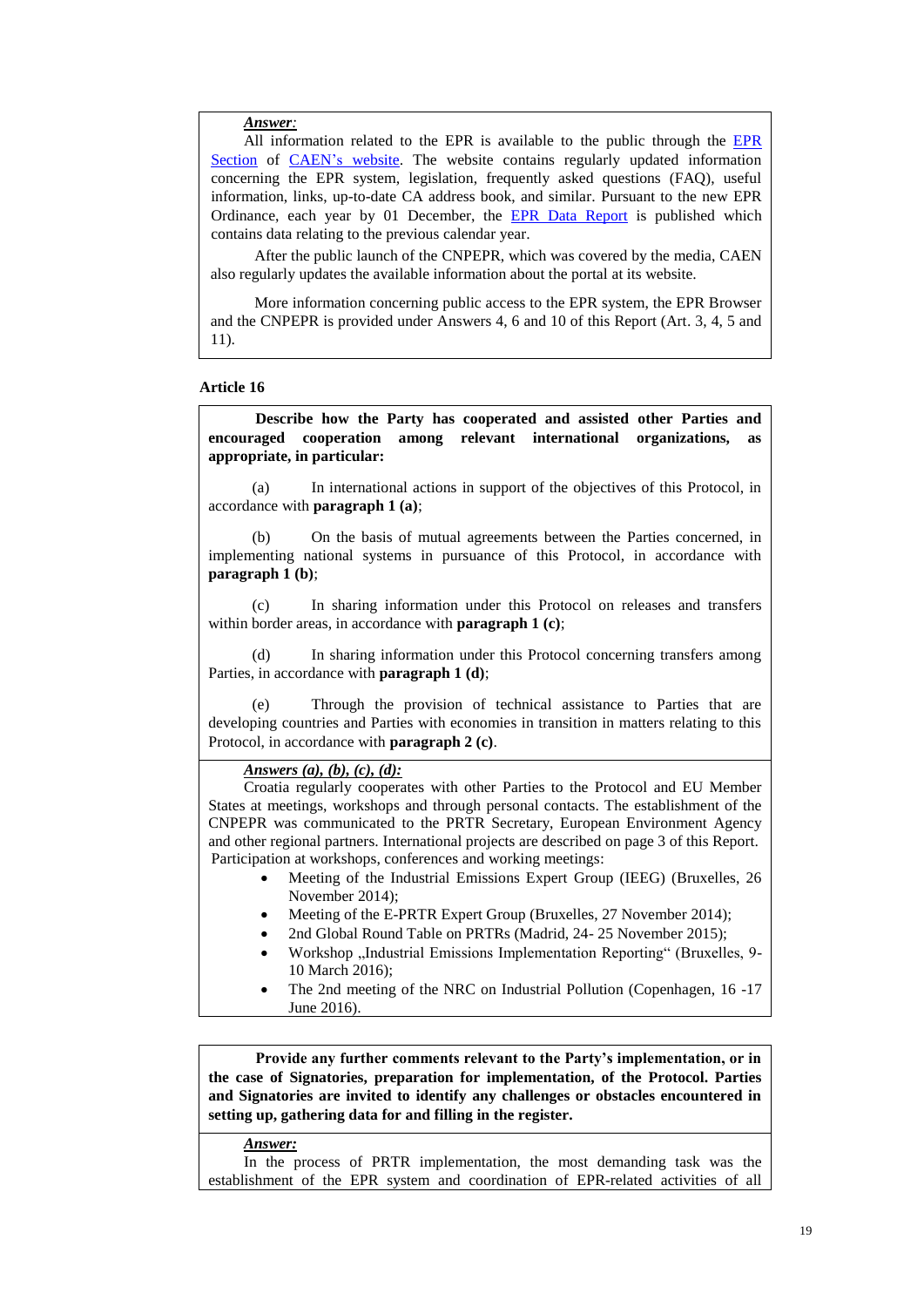involved entities and quality public participation. Data quality assurance and control procedures are considered priorities in the EPR system coordination and management process. Further organisation of workshops, coordination meetings and provision of professional assistance (e.g. through the EPR help desk) are important for ensuring quality system management and transparency.

The facilities, operators and organisational units are responsible for the quantity and quality of data itself. The CAs and the competent inspectorates are, on the other hand, responsible for the assessment of completeness, consistency and credibility of the submitted data. In this respect, cooperation between the CAs and the facilities is of key importance. Also, the issue here is the lack of human resources not only in CAs themselves, but also in the inspectorates and CAEN.

Although certain improvements have been made in terms of comparability and harmonisation of the data submitted by different Parties (also owing to the efforts made by the EU, UNECE, OECD, etc.), further continuous improvement is necessary in order to achieve better harmonisation of data at the global level. This can be achieved only through continuous and quality exchange of information between the CAs, all involved institutions, facilities and the public.

We are aware of the fact that this task is extremely difficult due to the differences between the countries and industries. It is necessary to find alternatives, including comparative tables presenting different methods/methodologies used for listing industrial activities/pollutants or, for example, geographical areas. The UN and EU Working and Expert groups can contribute to this process with their experise.

The exchange of information between the industry and the competent authorities as well as among different competent authorities and process participants is of key importance not only for the purpose of improving process validation but also for the purpose of optimizing the environmental aspect of the industry as a whole.

With the aim of removing all barriers to further successful implementation of the Protocol, we believe that the Parties would benefit from further intensification of the following activities:

- ensuring the flow of information and technical assistance among the Parties;
- promoting bilateral cooperation between the Parties in which PRTR was successfully implemented and those in need of assistance;
- supporting PRTR Secretariat in organizing workshops, educational activities and regional meetings with the participation of various experts, including IT specialists. The indicated support should in the forthcoming period be particularly enhanced in view of the new joint reporting related to PRTR and LCP data.

**Table 1.** A comparative table of pollutant release thresholds that differ between the national PRTR system and the PRTR Protocol (Ordinance, Annex 2, List of Pollutants; PRTR Protocol, Annex II, Pollutants).

The data **in blue** refers to the release thresholds prescribed by the Ordinance. They are stricter than those prescribed under the Protocol (in the case of 39 air pollutants, 25 water pollutants and 1 soil pollutant). If the threshold is not indicated by a number but by **"ND"**, it means that it has not been determined, which makes reporting to the EPR mandatory for any amount of pollutant release, thus making this requirement also stricter than the one prescribed by the Protocol. The thresholds **in black** are the thresholds that are the same in both the EPR system and the Protocol.

The data contained in columns **in gray** (the last and the one before last) is collected in the EPR system in accordance with Article 7 of the Ordinance. The same is prescribed in the new EPR Ordinance under Chapter III. EPR data on wastewater release or transfer is collected under the same conditions, i.e. in accordance with the prescribed release thresholds since the release and transfer are not separated within the EPR system.

| No. | <b>CAS</b> | Pollutant | Threshold for releases (Column 1) |          | Threshold for off-site<br>transfers of pollutants<br>(Column 2)                                   | Manufacture,<br>process or<br>otherwise use<br>thresholds |                       |
|-----|------------|-----------|-----------------------------------|----------|---------------------------------------------------------------------------------------------------|-----------------------------------------------------------|-----------------------|
|     | No.        |           | to air                            | to water | to soil<br>$\text{(Column 1a)} \left[ \text{(Column 1b)} \right] \left( \text{Column 1c} \right)$ | kg/year                                                   | (Column 3)<br>kg/year |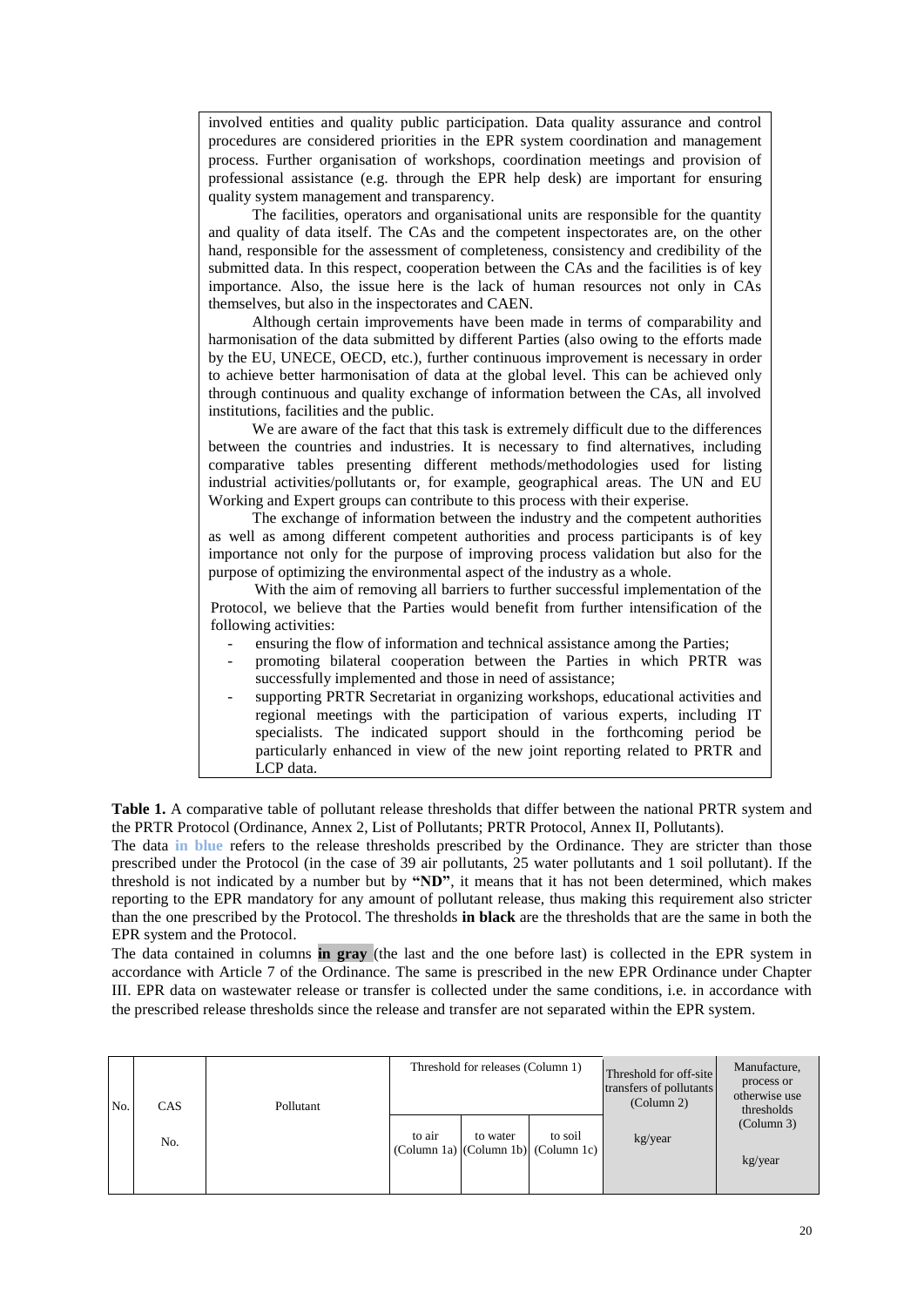|                             |               |                                                                          | kg/year                                                                                            | kg/year                  | kg/year |                          |        |
|-----------------------------|---------------|--------------------------------------------------------------------------|----------------------------------------------------------------------------------------------------|--------------------------|---------|--------------------------|--------|
|                             |               |                                                                          |                                                                                                    |                          |         |                          |        |
| $\mathbf{1}$                | $74 - 82 - 8$ | Methane (CH <sub>4</sub> )                                               | 100, 000-                                                                                          | $\overline{\phantom{a}}$ | ÷,      |                          | $\ast$ |
|                             |               |                                                                          | 10,000                                                                                             |                          |         |                          |        |
|                             |               |                                                                          | 500,000                                                                                            |                          |         |                          |        |
|                             |               |                                                                          | 30                                                                                                 |                          |         |                          |        |
| $\sqrt{2}$                  | 630-08-0      | Carbon-monoxide (CO)                                                     | new EPR<br>Ordinance<br>prescribes<br>a new<br>threshold<br>of 200<br>kg/year                      |                          |         |                          | $\ast$ |
|                             |               |                                                                          | 100                                                                                                |                          |         |                          |        |
|                             |               |                                                                          | million<br>30,000                                                                                  |                          |         |                          |        |
| $\boldsymbol{\mathfrak{Z}}$ | 124-38-9      | Carbon-dioxide (CO <sub>2</sub> )                                        | new EPR<br>Ordinance<br>prescribes<br>a new<br>threshold<br>$_{\mathrm{of}}$<br>450,000<br>kg/year |                          |         |                          | $\ast$ |
| $\overline{4}$              |               | Hydro-fluorocarbons (HFC)                                                | 100                                                                                                |                          | ÷,      |                          | $\ast$ |
|                             |               |                                                                          |                                                                                                    |                          |         |                          |        |
| $\sqrt{5}$                  | 10024-97-2    | Nitrous oxide $(N_2O)$                                                   | 10,000                                                                                             | ÷,                       | ÷,      | Ē,                       | $\ast$ |
| 6                           | 7664-41-7     | Ammonia (NH <sub>3</sub> )                                               | 10,000                                                                                             | $\overline{\phantom{a}}$ | ÷,      | $\overline{\phantom{m}}$ | 10,000 |
|                             |               |                                                                          | 1,000                                                                                              |                          |         |                          |        |
|                             |               |                                                                          | 100,000                                                                                            |                          |         |                          |        |
| $\boldsymbol{7}$            |               | Non-methane volatile organic                                             | 200                                                                                                |                          |         |                          | $\ast$ |
|                             |               | compound (NMVOC)                                                         | $\,$ new EPR<br>Ordinance<br>prescribes<br>a new<br>threshold<br>of<br>100,000<br>kg/year          |                          |         |                          |        |
|                             |               |                                                                          | 100,000                                                                                            |                          |         |                          |        |
| $\,8\,$                     |               | Nitrogen oxides expressed as nitrogen<br>dioxide $(\overline{N}Ox/NO_2)$ | 30<br>new EPR<br>Ordinance<br>prescribes<br>a new<br>threshold                                     |                          |         |                          | $\ast$ |
|                             |               |                                                                          | of $600\,$<br>kg/year                                                                              |                          |         |                          |        |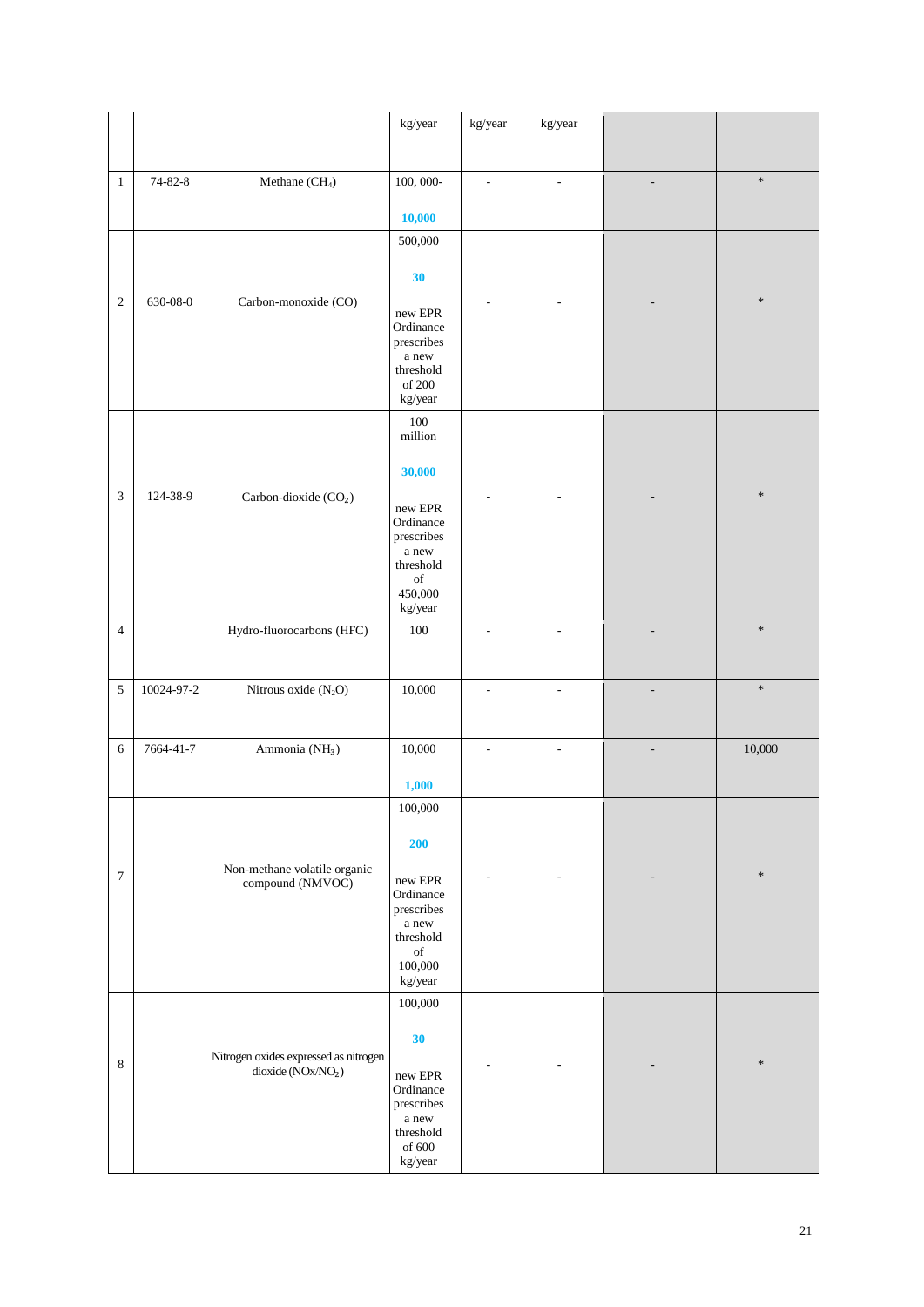| 9      |           | Perfluorocarbons (PFCs)                                                | 100                                                                             |                          |                          |            | $\ast$         |
|--------|-----------|------------------------------------------------------------------------|---------------------------------------------------------------------------------|--------------------------|--------------------------|------------|----------------|
|        |           |                                                                        | <b>10</b>                                                                       |                          |                          |            |                |
| 10     | 2551-62-4 | Sulphur hexafluoride $(SF_6)$                                          | 50                                                                              | $\overline{\phantom{a}}$ | $\overline{\phantom{a}}$ |            | $\ast$         |
|        |           |                                                                        | $\overline{\mathbf{5}}$                                                         |                          |                          |            |                |
|        |           |                                                                        | 150,000                                                                         |                          |                          |            |                |
|        |           |                                                                        | <b>100</b>                                                                      |                          |                          |            |                |
| 11     |           | Sulphur oxides expressed as<br>sulphur dioxides (SOx/SO <sub>2</sub> ) | new EPR<br>Ordinance<br>prescribes<br>a new<br>threshold<br>of 3,000<br>kg/year |                          |                          |            | $\ast$         |
| 12     |           | Total nitrogen                                                         | $\overline{\phantom{a}}$                                                        | 50,000                   | 50,000                   | 10,000     | 10,000         |
|        |           |                                                                        |                                                                                 | $ND^*$                   |                          |            |                |
| 13     |           | Total phosporous                                                       | $\overline{a}$                                                                  | 5,000                    | 5,000                    | 10,000     | 10,000         |
|        |           |                                                                        |                                                                                 | $ND^*$                   |                          |            |                |
| 14     |           | Hydrochlorofluorocarbons<br>(HCFCs)                                    | $\mathbf{1}$                                                                    |                          |                          | 100        | 10,000         |
| 15     |           | Chlorofluorocarbon (CFCs)                                              | $\mathbf{1}$                                                                    |                          |                          | $100\,$    | 10,000         |
|        |           |                                                                        |                                                                                 |                          |                          |            |                |
| 16     |           | Halons                                                                 | $\mathbf{1}$                                                                    | $\overline{a}$           | $\overline{\phantom{a}}$ | 100        | 10,000         |
| 17     | 7440-38-2 | Arsenic and compounds (as As)                                          | 20                                                                              | 5                        | 5                        | 50         | 50             |
|        |           |                                                                        | $\overline{\mathbf{2}}$                                                         | $ND^*$                   |                          |            |                |
| 18     | 7440-43-9 | Cadmium and compounds (as Cd)                                          | 10                                                                              | 5                        | 5                        | $\sqrt{5}$ | 5              |
|        |           |                                                                        | $\mathbf{1}$                                                                    | $ND^*$                   |                          |            |                |
| 19     | 7440-47-3 | Chromium and compounds (as Cr)                                         | 100                                                                             | 50                       | 50                       | 200        | 10,000         |
|        |           |                                                                        | ${\bf 10}$                                                                      | $ND^*$                   |                          |            |                |
| $20\,$ | 7440-50-8 | Copper and compounds (as Cu)                                           | $100\,$                                                                         | $50\,$                   | 50                       | 500        | 10,000         |
|        |           |                                                                        | 10                                                                              | $ND^*$                   |                          |            |                |
| $21\,$ | 7439-97-6 | Mercury and compounds (as Hg)                                          | $10\,$                                                                          | $\,1\,$                  | $\,1\,$                  | $\sqrt{5}$ | $\mathfrak{S}$ |
|        |           |                                                                        | $\mathbf 1$                                                                     | $ND^*$                   |                          |            |                |
| $22\,$ | 7440-02-0 | Nickel and compounds (as Ni)                                           | $50\,$                                                                          | 20                       | 20                       | 500        | 10,000         |
|        |           |                                                                        | 10                                                                              | $ND^*$                   |                          |            |                |
| $23\,$ | 7439-92-1 | Lead and compounds (as Pb)                                             | $200\,$                                                                         | $20\,$                   | $20\,$                   | 50         | $50\,$         |
|        |           |                                                                        | 50                                                                              | $ND^*$                   |                          |            |                |
| 24     | 7440-66-6 | Zink and compounds (as Zn)                                             | $200\,$                                                                         | $100\,$                  | $100\,$                  | 1,000      | 10,000         |
|        |           |                                                                        | 50                                                                              | $\mathbf{ND}^*$          |                          |            |                |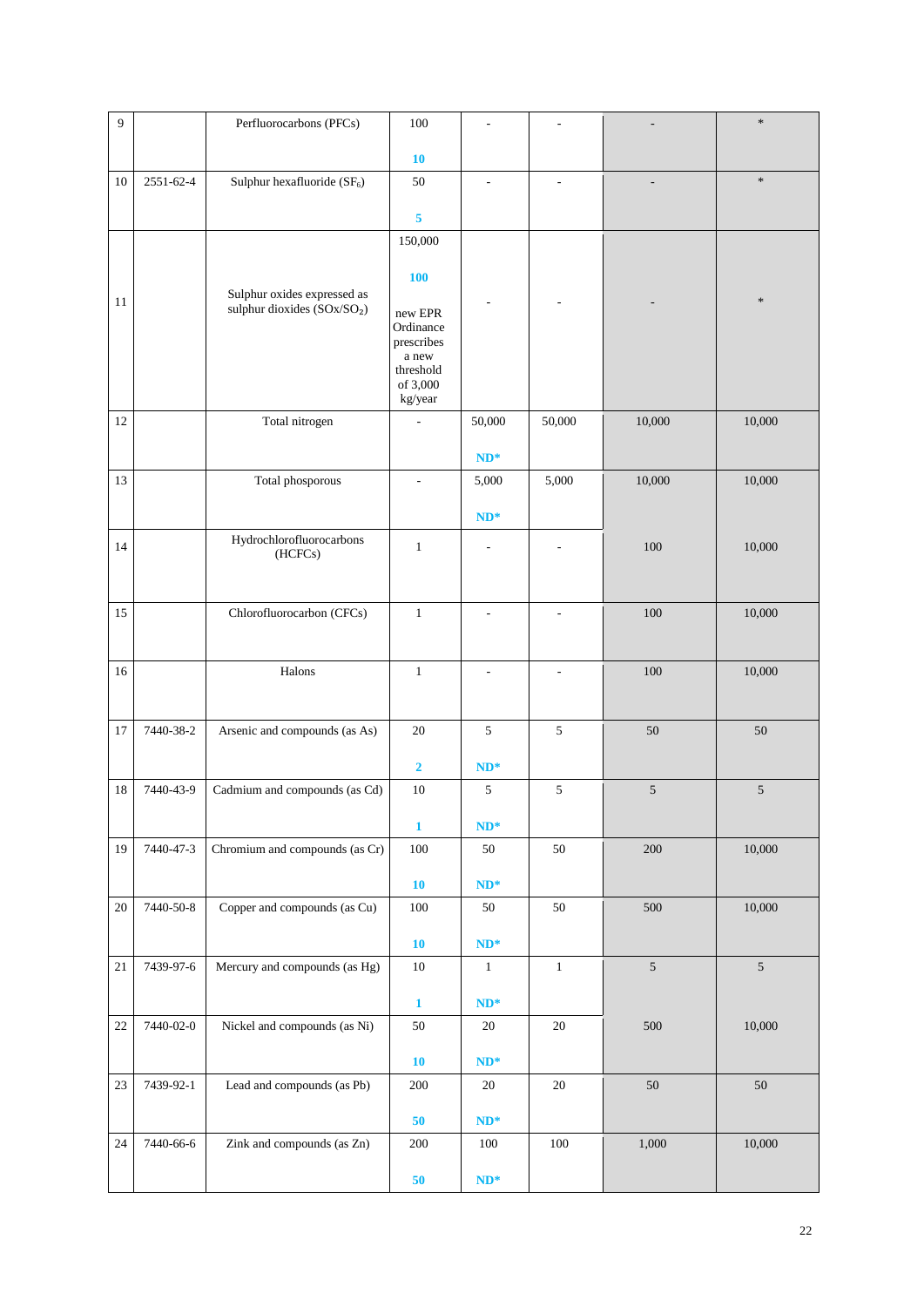| 25     | 15972-60-8     | Alachlor                                         | $\overline{\phantom{a}}$ | $\mathbf{1}$    | $\mathbf{1}$ | $\sqrt{5}$   | 10,000       |
|--------|----------------|--------------------------------------------------|--------------------------|-----------------|--------------|--------------|--------------|
| 26     | 309-00-2       | Aldrin                                           | $1\,$                    | $1\,$           | $1\,$        | $\mathbf{1}$ | $\mathbf{1}$ |
| 27     | 1912-24-9      | Atrazine                                         | $\overline{\phantom{a}}$ | $\,1\,$         | $\mathbf{1}$ | $\sqrt{5}$   | 10,000       |
| $28\,$ | 57-74-9        | Chlordane                                        | $\mathbf{1}$             | $\,1\,$         | $\mathbf{1}$ | $\mathbf{1}$ | $\mathbf{1}$ |
| 29     | $143 - 50 - 0$ | Chlordecone                                      | $\mathbf{1}$             | $1\,$           | $\mathbf{1}$ | $\mathbf{1}$ | $\mathbf{1}$ |
| 30     | 470-90-6       | Chlorfenvinphos                                  | $\overline{\phantom{a}}$ | $\,1\,$         | $\mathbf{1}$ | $\sqrt{5}$   | 10,000       |
| $31\,$ | 85535-84-8     | Chloro-alkanes, C <sub>10</sub> -C <sub>13</sub> | $\overline{\phantom{a}}$ | $\,1\,$         | $\,1\,$      | $10\,$       | 10,000       |
| 32     | 2921-88-2      | Chlorpyrifos                                     | $\overline{\phantom{a}}$ | $\,1\,$         | $\,1\,$      | $\sqrt{5}$   | 10,000       |
| 33     | $50-29-3$      | $\operatorname{DDT}$                             | $\mathbf{1}$             | $\mathbf{1}$    | $\mathbf{1}$ | $\,1\,$      | $\mathbf{1}$ |
| 34     | $107 - 06 - 2$ | 1,2-dichloroethane (EDC)                         | 1,000<br><b>100</b>      | $10\,$          | $10\,$       | $100\,$      | 10,000       |
| 35     | 75-09-2        | Dichloromethane (DCM)                            | 1,000<br><b>100</b>      | $10\,$          | $10\,$       | 100          | 10,000       |
| 36     | $60 - 57 - 1$  | Dieldrin                                         | $1\,$                    | $1\,$           | $\,1\,$      | $\,1\,$      | $\mathbf{1}$ |
| 37     | 330-54-1       | Diuron                                           | $\overline{\phantom{a}}$ | $\,1\,$         | $\,1\,$      | $\sqrt{5}$   | 10,000       |
| 38     | 115-29-7       | Endosulphan                                      | $\overline{\phantom{a}}$ | $\,1\,$         | $\,1\,$      | $\sqrt{5}$   | 10,000       |
| 39     | $72-20-8$      | Endrin                                           | $\,1$                    | $\,1\,$         | $\,1\,$      | $\mathbf{1}$ | $\mathbf{1}$ |
| $40\,$ |                | Halogenated organic compounds<br>(as AOX)        | $\overline{\phantom{a}}$ | 1,000<br>$ND^*$ | 1,000        | 1,000        | 10,000       |
| 41     | 76-44-8        | Heptachlor                                       | $\,1\,$                  | $\,1\,$         | $\,1\,$      | $\,1\,$      | $\,1\,$      |
| 42     | $118 - 74 - 1$ | Hexachlorobenzene (HCB)                          | $10\,$                   | $\,1\,$         | $\,1\,$      | $\,1\,$      | $5\,$        |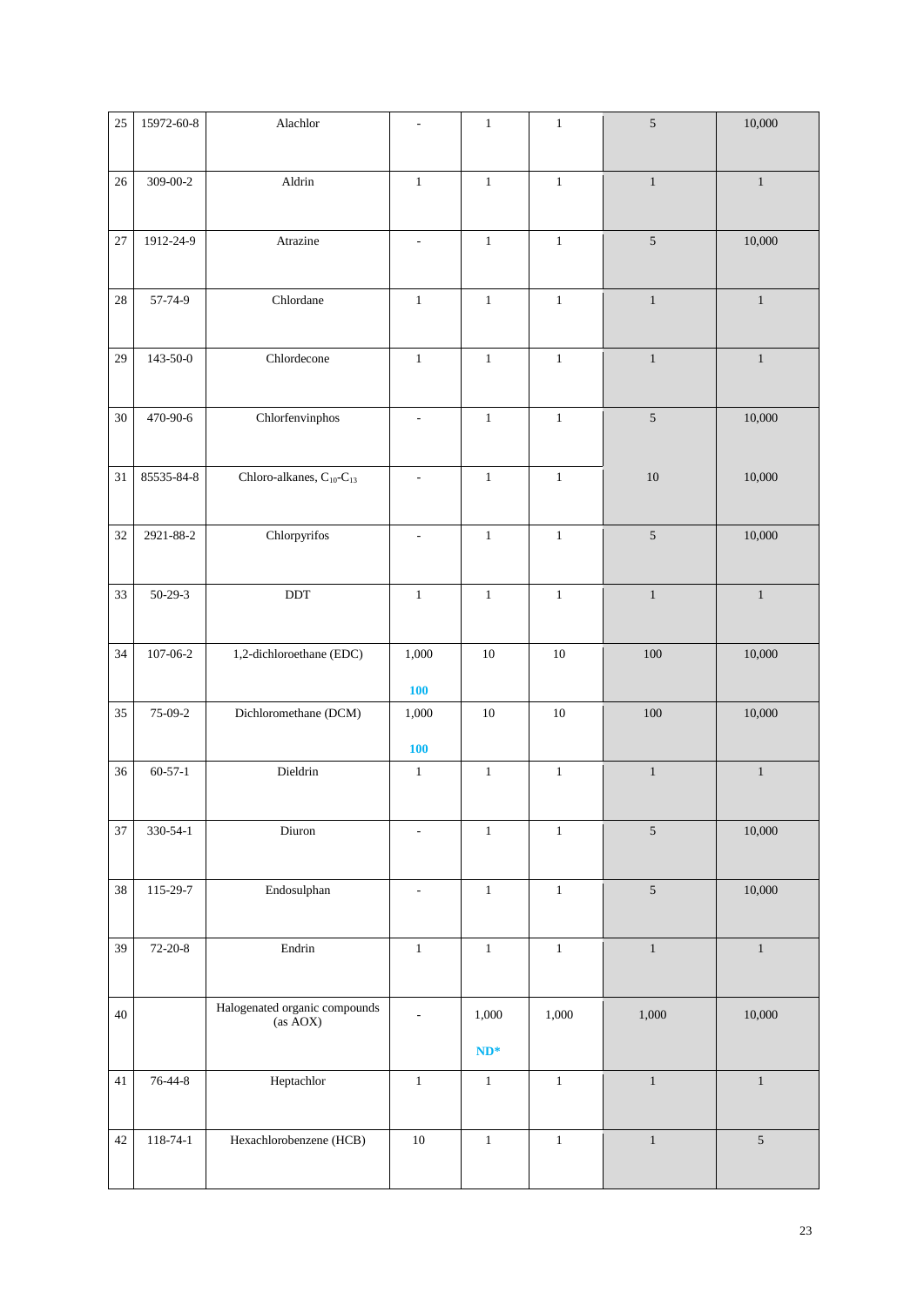| 43 | 87-68-3        | Hexachlorobutadiene (HCBD)                                                                 | $\overline{\phantom{a}}$ | $\mathbf{1}$             | $\mathbf{1}$             | 5            | 10,000       |
|----|----------------|--------------------------------------------------------------------------------------------|--------------------------|--------------------------|--------------------------|--------------|--------------|
| 44 | $608 - 73 - 1$ | 1, 2, 3, 4, 5, 6<br>hexachlorocyclohexane (HCH)                                            | 10                       | $\mathbf{1}$             | $\mathbf{1}$             | $\,1\,$      | $10\,$       |
| 45 | 58-89-9        | Lindane                                                                                    | $\mathbf{1}$             | $\,1\,$                  | $\mathbf{1}$             | $\mathbf{1}$ | $\mathbf{1}$ |
| 46 | 2385-85-5      | Mirex                                                                                      | $\mathbf{1}$             | $\mathbf{1}$             | $\mathbf{1}$             | $\mathbf{1}$ | $\mathbf{1}$ |
| 47 |                | PCDD +PCDF (polychlorinated<br>dibenzodioxins + polychlorinated<br>dibenzofurans) (as TEQ) | 0.001                    | 0.001                    | 0.001                    | 0.001        | 0.001        |
|    |                |                                                                                            | 0.0001                   | 0.0001                   | 0.0001                   |              |              |
| 48 | 608-93-5       | Pentachlorobenzene                                                                         | $\,1\,$                  | $\,1\,$                  | $\,1\,$                  | $\sqrt{5}$   | $50\,$       |
| 49 | 87-86-5        | Pentachlorophenol (PCP)                                                                    | 10                       | $1\,$                    | $1\,$                    | 5            | 10,000       |
|    |                |                                                                                            | $\mathbf{1}$             |                          |                          |              |              |
| 50 | 1336-36-3      | Polychlorinated biphenyls (PCBs)                                                           | 0.1                      | 0.1                      | 0.1                      | $\mathbf{1}$ | 50           |
| 51 | 122-34-9       | Simazine                                                                                   | $\overline{\phantom{a}}$ | $\,1\,$                  | $\mathbf{1}$             | 5            | 10,000       |
| 52 | 127-18-4       | Tetrachloroethylene (PER)                                                                  | 2,000                    | $\overline{\phantom{a}}$ | ÷.                       | 1,000        | 10,000       |
|    |                |                                                                                            | 200                      | 10                       |                          |              |              |
| 53 | $56 - 23 - 5$  | Tetrachloromethane (TCM)                                                                   | 100<br>20                | $\overline{\phantom{a}}$ | $\overline{\phantom{a}}$ | 1,000        | 10,000       |
| 54 | 12002-48-1     | Trichlorobenzenes (TCB)                                                                    | $10\,$                   | 1                        |                          | 1,000        | 10,000       |
|    |                |                                                                                            | $\overline{\mathbf{2}}$  | $\mathbf{1}$             |                          |              |              |
| 55 | $71 - 55 - 6$  | 1,1,1-trichloroethane                                                                      | $100\,$                  |                          | ÷,                       | 1,000        | 10,000       |
|    |                |                                                                                            | ${\bf 10}$               |                          |                          |              |              |
| 56 | $79 - 34 - 5$  | 1,1,2,2-tetrachloroethane                                                                  | $50\,$                   | $\overline{\phantom{a}}$ | $\blacksquare$           | 1,000        | 10,000       |
|    |                |                                                                                            | 5                        |                          |                          |              |              |
| 57 | $79-01-6$      | Trichloroethylene                                                                          | 2,000                    | $\overline{\phantom{a}}$ | ÷,                       | 1,000        | 10,000       |
|    |                |                                                                                            | 200                      | <b>10</b>                |                          |              |              |
| 58 | 67-66-3        | Trichloromethane                                                                           | 500                      | ۰                        | $\overline{a}$           | 1,000        | 10,000       |
|    |                |                                                                                            | ${\bf 50}$               | ${\bf 10}$               |                          |              |              |
| 59 | 8001-35-2      | Toxaphene                                                                                  | $\mathbf{1}$             | $\mathbf{1}$             | $\mathbf{1}$             | $\mathbf{1}$ | $\mathbf{1}$ |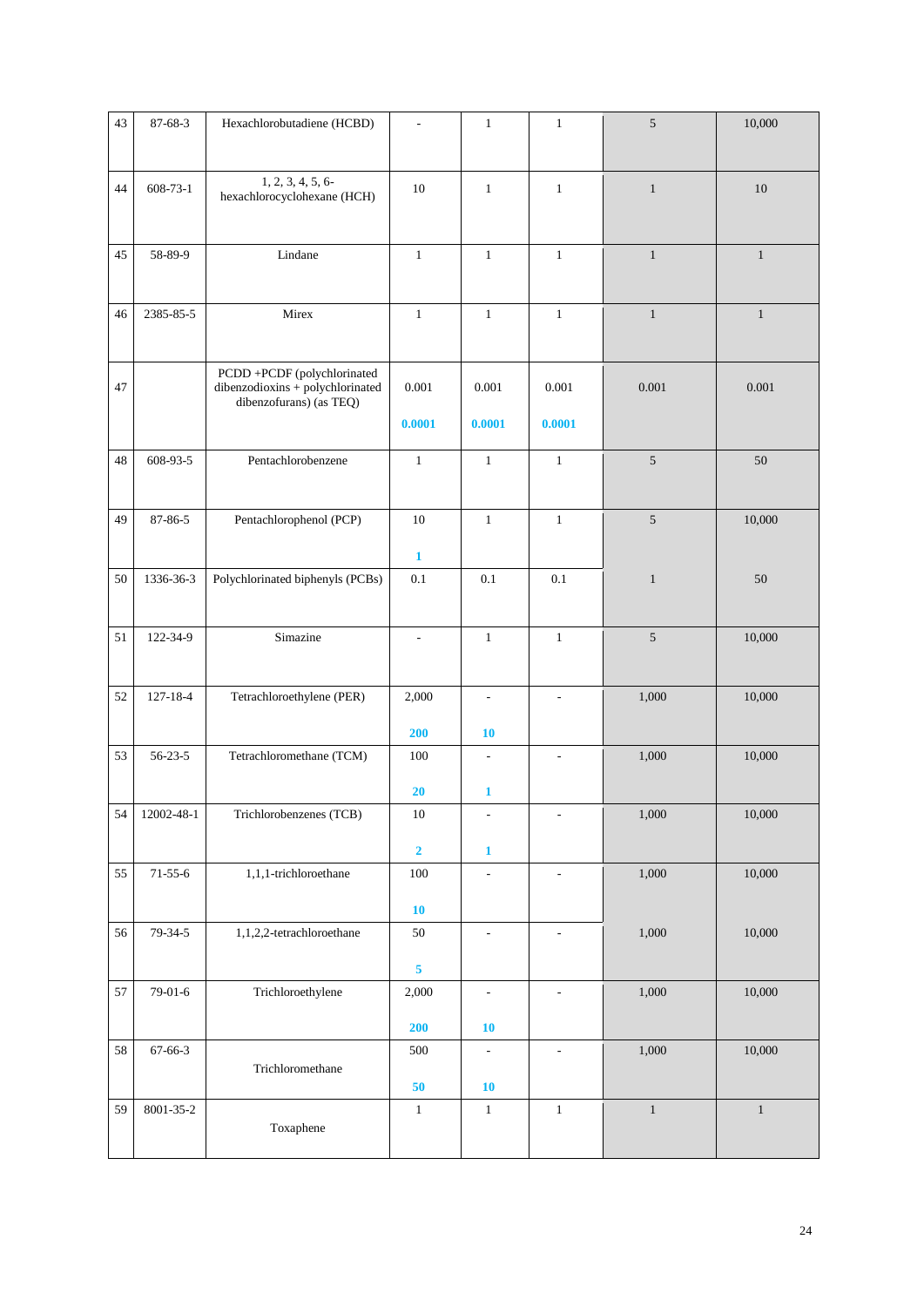| 60     | $75-01-4$      | Vynil chloride                                                  | 1,000                        | $10\,$                                | $10\,$                                                                    | $100\,$                                                         | 10,000 |
|--------|----------------|-----------------------------------------------------------------|------------------------------|---------------------------------------|---------------------------------------------------------------------------|-----------------------------------------------------------------|--------|
|        |                |                                                                 | <b>100</b>                   |                                       |                                                                           |                                                                 |        |
| 61     | $120 - 12 - 7$ | Anthracene                                                      | 50                           | $\,1\,$                               | $\mathbf{1}$                                                              | 50                                                              | 50     |
|        |                |                                                                 | 5                            |                                       |                                                                           |                                                                 |        |
|        |                |                                                                 |                              | $200\,$                               | 200                                                                       | 2,000                                                           |        |
| 62     | $71-43-2$      | Benzene                                                         | 1,000                        | (as<br>$\text{BTEX})^{a'}$            | (as<br>$BTEX)^{a'}$                                                       | (as $BTEX)^{a'}$                                                | 10,000 |
|        |                |                                                                 | <b>100</b>                   | $ND^*$                                |                                                                           |                                                                 |        |
| 63     |                | Brominated diphenyl ethers                                      | $\overline{a}$               | $\mathbf{1}$                          | $\mathbf{1}$                                                              | $\sqrt{5}$                                                      | 10,000 |
|        |                | (PBDE)                                                          |                              |                                       |                                                                           |                                                                 |        |
|        |                |                                                                 |                              |                                       |                                                                           |                                                                 |        |
| 64     |                | Nonylphenol and nonylphenol<br>ethoxylates (NP/NPE) and related | L,                           | $\mathbf{1}$                          | $\mathbf{1}$                                                              | $\sqrt{5}$                                                      | 10,000 |
|        |                | substances                                                      |                              |                                       |                                                                           |                                                                 |        |
|        |                |                                                                 |                              |                                       |                                                                           |                                                                 |        |
| 65     | $100 - 41 - 4$ | Ethylbenzene                                                    |                              | $200\,$<br>(as<br>$\text{BTEX})^{a'}$ | 200<br>(as<br>$\ensuremath{\mathrm{BTEX}}\xspace^\ensuremath{\mathrm{a}}$ | 2,000<br>(as $\operatorname{BTEX})^{\operatorname{a}\! \prime}$ | 10,000 |
|        |                |                                                                 |                              |                                       |                                                                           |                                                                 |        |
|        | $75 - 21 - 8$  |                                                                 |                              | $10\,$                                | $10\,$                                                                    |                                                                 |        |
| 66     |                | Ethylene-oxide                                                  | 1,000                        |                                       |                                                                           | $100\,$                                                         | 10,000 |
|        |                |                                                                 | <b>100</b>                   |                                       |                                                                           |                                                                 |        |
| 67     | 34123-59-6     | Isoproturon                                                     | $\qquad \qquad \blacksquare$ | $\mathbf{1}$                          | $\mathbf{1}$                                                              | $\sqrt{5}$                                                      | 10,000 |
|        |                |                                                                 |                              |                                       |                                                                           |                                                                 |        |
| 68     | $91 - 20 - 3$  | Naphtalene                                                      | 100                          | $10\,$                                | $10\,$                                                                    | 100                                                             | 10,000 |
|        |                |                                                                 | <b>10</b>                    |                                       |                                                                           |                                                                 |        |
| 69     |                | Organotin compounds<br>(as total Sn)                            | $\overline{\phantom{a}}$     | 50                                    | 50                                                                        | $50\,$                                                          | 10,000 |
|        |                |                                                                 |                              | $ND^*$                                |                                                                           |                                                                 |        |
| $70\,$ | 117-81-7       | Di-(2-ethyl-hexyl)-phthalate<br>(DEHP)                          | $10\,$                       | $\,1\,$                               | $\mathbf{1}$                                                              | 100                                                             | 10,000 |
|        |                |                                                                 | $\mathbf{1}$                 |                                       |                                                                           |                                                                 |        |
| $71\,$ | 108-95-2       | Phenols (as total C)                                            | ÷.                           | $20\,$                                | 20                                                                        | 200                                                             | 10,000 |
|        |                |                                                                 |                              |                                       |                                                                           |                                                                 |        |
|        |                | Polycyclic aromatic hadrocarbons                                |                              |                                       |                                                                           |                                                                 |        |
| 72     |                | $(PAU)^{b/}$                                                    | 50                           | $\mathfrak{S}$                        | $\sqrt{5}$                                                                | $50\,$                                                          | 50     |
|        |                |                                                                 | 5                            |                                       |                                                                           |                                                                 |        |
| 73     | 108-88-3       | Toluene                                                         |                              | $200\,$<br>(as                        | 200<br>(as                                                                | 2,000                                                           | 10,000 |
|        |                |                                                                 |                              | $\text{BTEX})^{a'}$                   | $BTEX)^{a'}$                                                              | (as $BTEX)^{a'}$                                                |        |
|        |                |                                                                 |                              | $ND^*$                                |                                                                           |                                                                 |        |
| 74     |                | Tributyltin and compounds                                       | $\blacksquare$               | $\mathbf{1}$                          | $\mathbf{1}$                                                              | $\sqrt{5}$                                                      | 10,000 |
|        |                |                                                                 |                              |                                       |                                                                           |                                                                 |        |